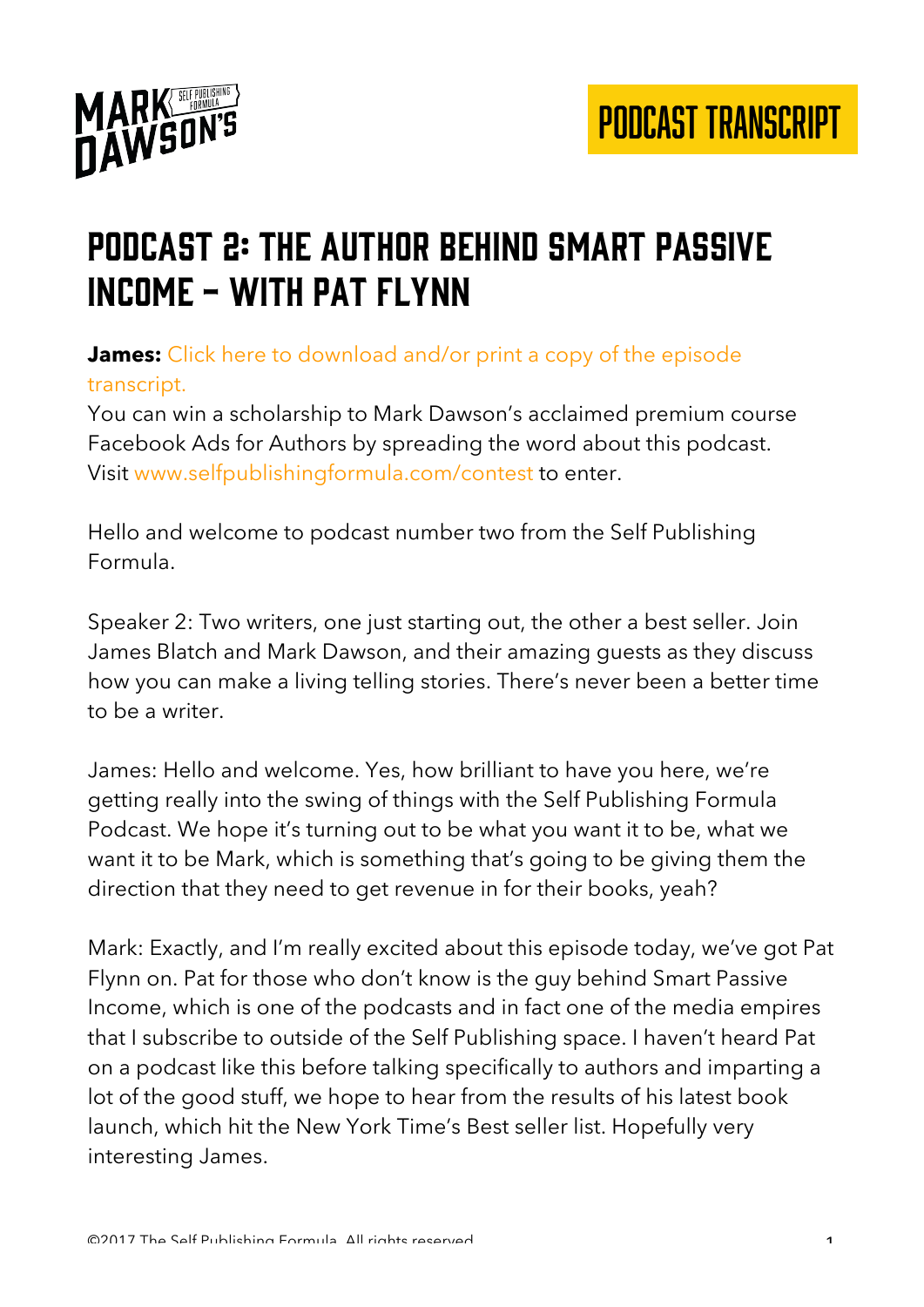



James: Absolutely. A lot of you will know who Pat Flynn is, if you don't you really do need to know who he is in terms of going into the space because he's somebody who just, through the way that he works and what he's done in the past, kind of owns it. He's a really, really good person to be close to and to hear, and to feed of, and that's how he operates as well. Look, let's not talk anymore because it's a great interview. Let's go over to Pat Flynn. When it comes to online businesses, Pat Flynn is a name that stands above others. After being laid off from his 9 to 5 in architecture in '08, Pat built an internet business, the Smart Passive Income blog, that today brings him a six figure income every month. Yeah, you heard that right, every month. How do I know that for sure? Well, that's one of the things that sets Pat apart from the others, his transparency and openness. He writes about, talks about and publishes about pretty much every aspect of his business, and he's always on the search for inspiration from others, one of the things I hugely admire him for. We are both big fans of yours Pat, so thank you very much indeed for coming on to our podcast today all the way from San Diego.

Pat: Thank you for having me. I'm so glad to be here, I'm excited to talk to all the authors out there and do what I can to help out.

James: A lot of people are very familiar with you but not everyone for certain, and I want to take you back to the beginning, just to set the scene a little bit, and ask you a question. Obviously, not a great experience being laid off.

When you started this business, when you had the Genesis of the idea, is what you've ended up with what you set out to achieve?

Pat: No. Definitely not, and I don't think that's ever the case. When I got laid off in '08, I wanted to get back into architecture, I loved my job. I wanted to do that for the rest of my life but this was back in the recession in the US, so there was nobody that was hiring anybody in the architecture field because nobody had any money to build any buildings.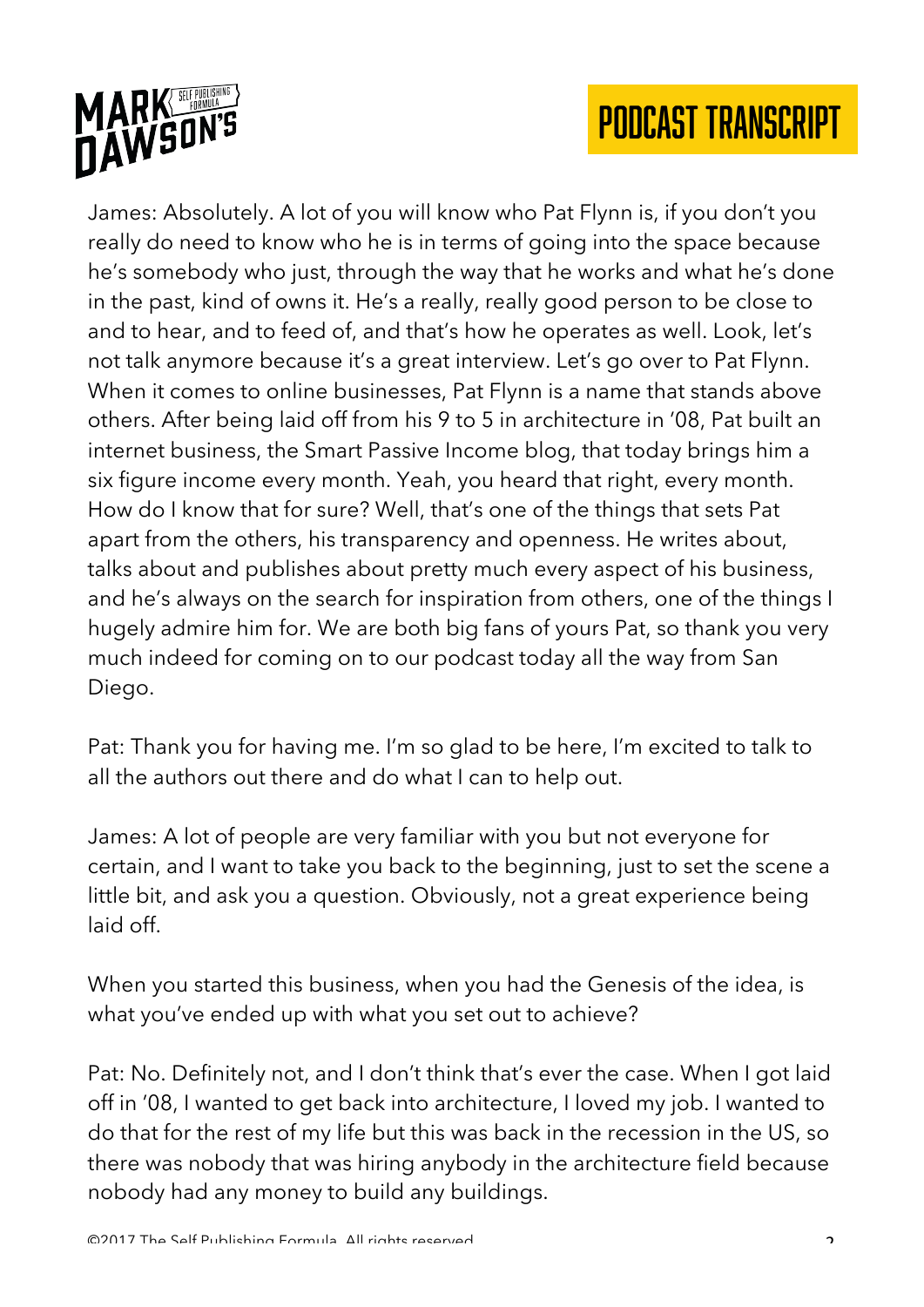



I got really lucky that I found this podcast that was talking about online business. There was an episode where there was a guy talking about how he had helped people pass an exam, and he was making six figures a year doing that. His exam, that he was helping people with, was called the Project Management exam, and that was kind of my ah-ha moment, my light bulb moment.

I had passed a really difficult exam in the architecture industry, that I had some knowledge about, that I then decided to really package and turn into a website that then had study guides and practice exams that people could purchase, and it did really, really well. After a year, it made a little over \$200,000 and really saved my life really when I think about it. Now that I look back on that dreadful day of June 17th 2008 when I got laid off, it was really the best thing that could ever happen to me. It really opened up my eyes to all these opportunities and more importantly it helped me just realize that I had nothing else to lose and take the required action to do what I needed to do online. I know for a fact that if I hadn't been let go, I would probably still be doing architecture. I'd probably want to do something different but I just wouldn't have the guts to or I would be too scared to do it because I had this other thing that was going, so I was very fortunate that I got laid off.

Now, since building Smart Passive Income to share how I built that architecture business and several other businesses that have come out since then, I've gotten put into this place where I'm seen as the leader in this transparency, authenticity movement in the online business space which was definitely not planned.

I didn't think that would happen but now that I've come to be here, I definitely I'm trying to own that, and be a good example for people because my first thought of online business when I first got into it was red flags, snake oil salesmen, that sort of thing. Here I was getting into it, teaching stuff in a way that was helping everybody, everybody was happy and I was getting paid. I knew that there was a right way to do it, and that's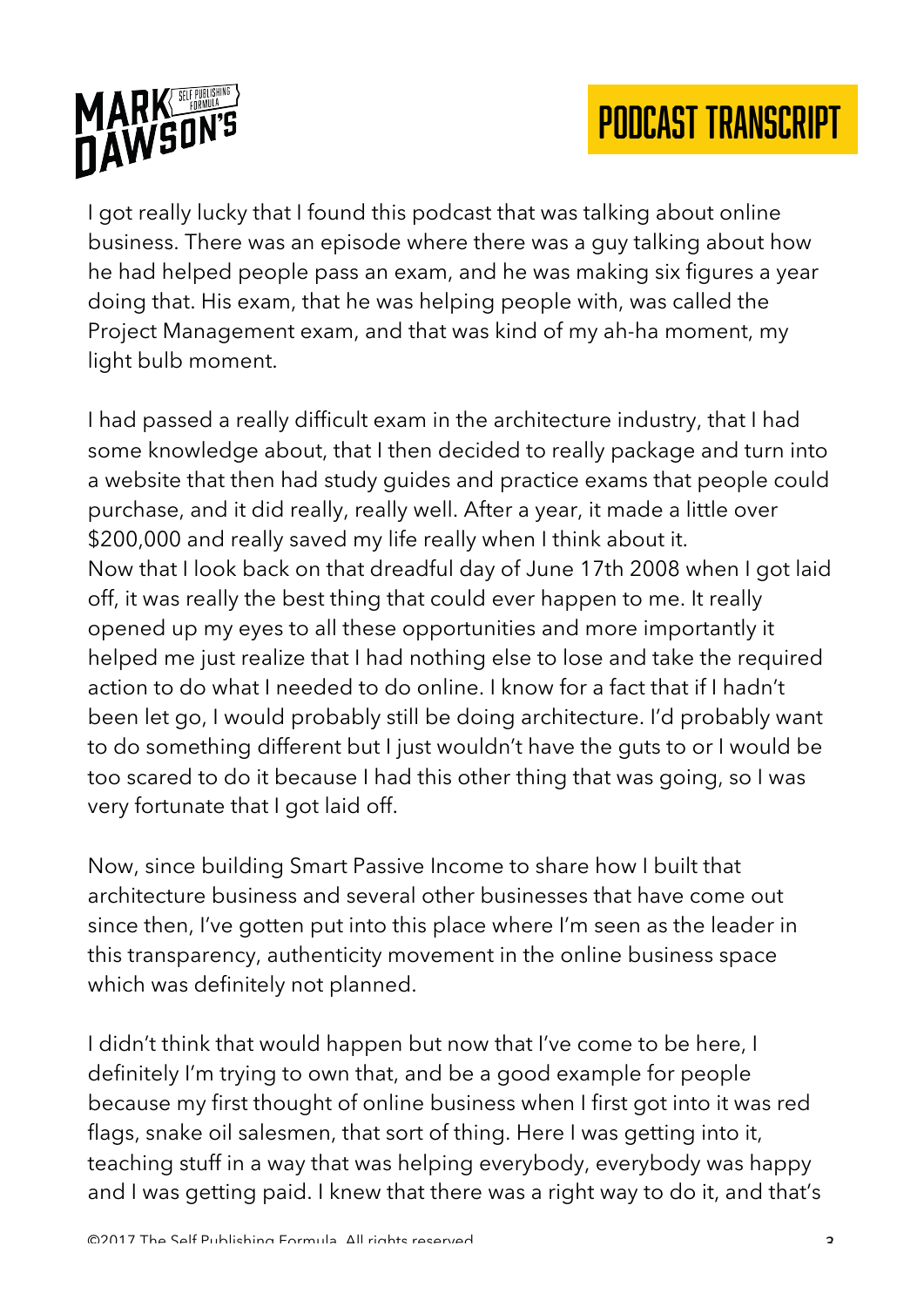



why I started www.smartpassiveincome.com and it's grown since then into a podcast, a blog, a speaking career and now a best selling book, so I'm super stoked about the whole journey and that's for sure.

James: The fact that you had to be laid off to find that motivation I suppose, you said that you perhaps wouldn't have done it without it.

How would you advise other people then who are in comfortable livings, paying their mortgage to make that jump without perhaps being laid off, without having that absolute moment?

Pat: You don't have to quit your job, and you don't have to really just go in the deep end necessarily. The thing that I realized is that I just didn't know it was possible. I didn't know what the options were and I got a lot of inspirations finally from other people who had become successful, which is why I'm really encouraged that you have this podcast, because you're featuring great advice and great people here, who can then inspire those who are in that situation to take that action that is required.

If you really want it bad enough, it will happen and you just would put in the required work to do that. For me, when I got let go, that was my way of saying, "Okay, I have to make this work," and there were other means of doing that and of course it's just really how bad do you want it. That's what I would advise.

Mark: When I started, I was a lawyer originally, I don't know if I've told you that before Pat, for 10 years. When my second novel came out it was an exposé of what it's like to be a lawyer in London and it's been subsequently described as the longest resignation letter in London.

Pat: I love it.

Mark: It was a mutual parting of the ways that came out after that. I decided I wasn't ready, I didn't want to keep doing it and my employers did tell me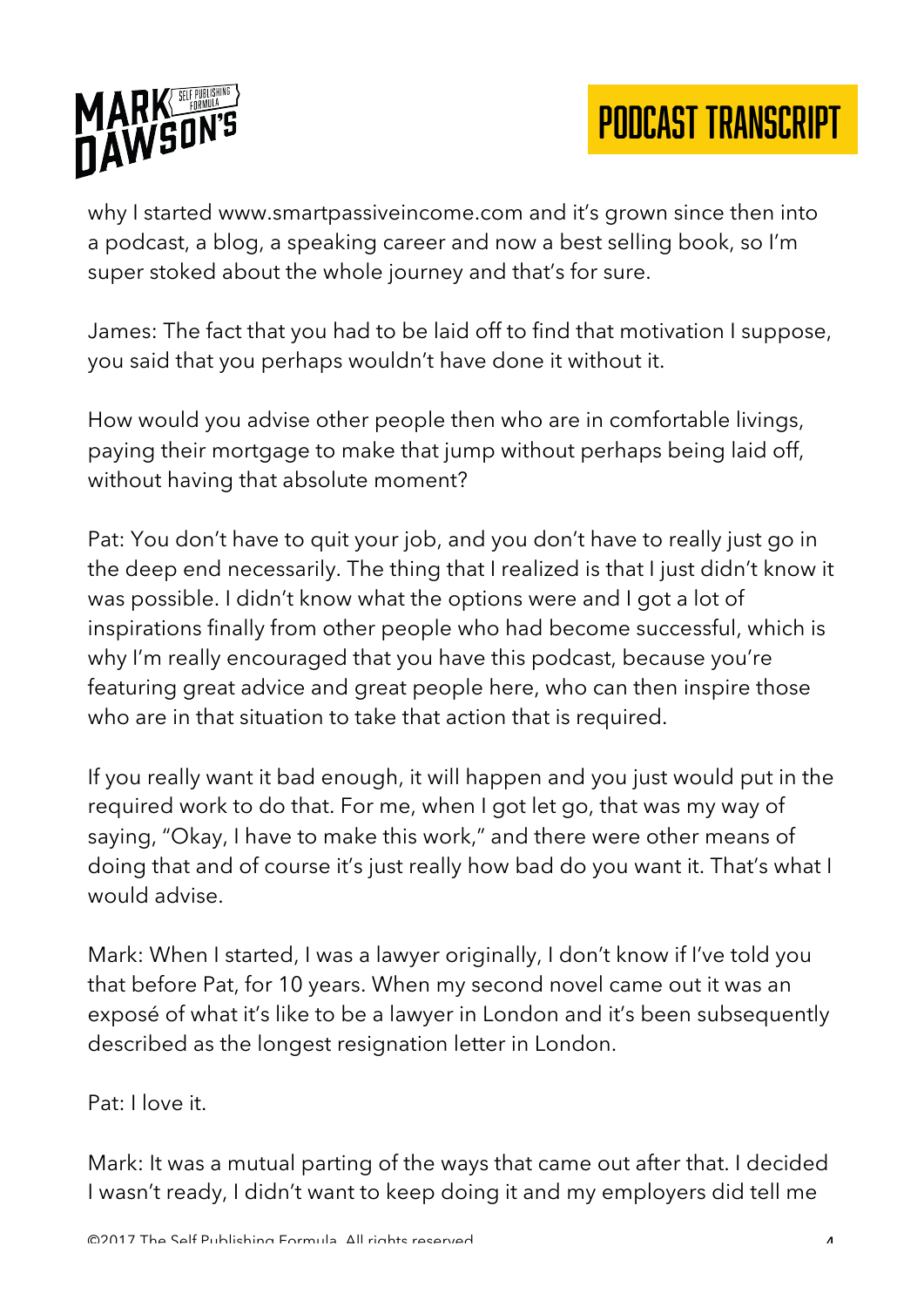

that my heart wasn't in it. I think in my heart I knew what I was doing, I knew that I was going to get myself into trouble, and I actually wanted to be given the push because I wasn't quite ready to forgo the monthly pay cheque.

External events are the kind of push that you need sometimes and it sounds like that was pretty much what happened with you.

Pat: I mean it's interesting, you hear about a lot of success stories and get into their background, there's always some, not necessarily dramatic event, but something that just triggered that thought of going in a different direction. Sometimes it's a lay off, passing of somebody in the family, sometimes it's another event, but there always seems to be a moment and I think that's really important to understand.

James: I suppose we have to find our moments, we have to find our motivation, but one of the great things about your SPI blog is it really sets out, not just some of the nuts and bolts about the business. There's incredibly useful stuff in there, but I think a lot of it is about the lifestyle approach as well.

We've talked about this on this podcast before, that what I sell to people when I'm talking to people about what I do is an evangelistic view of how you live your life and for me the 9 to 5, it just does not belong to me anymore. I don't want to be part of it anymore, I don't think I can ever work in a 9 to 5 environment.

I think the way that we live our lives is much closer to people than they think it is. It feels miles away. Most of my friends look at me like I've got some sort of witchcraft going on, but it really isn't actually, is it?

Pat: No. Again, it's just certain actions that you take that help you build the lifestyle that you want, and it doesn't happen overnight that's for sure. It's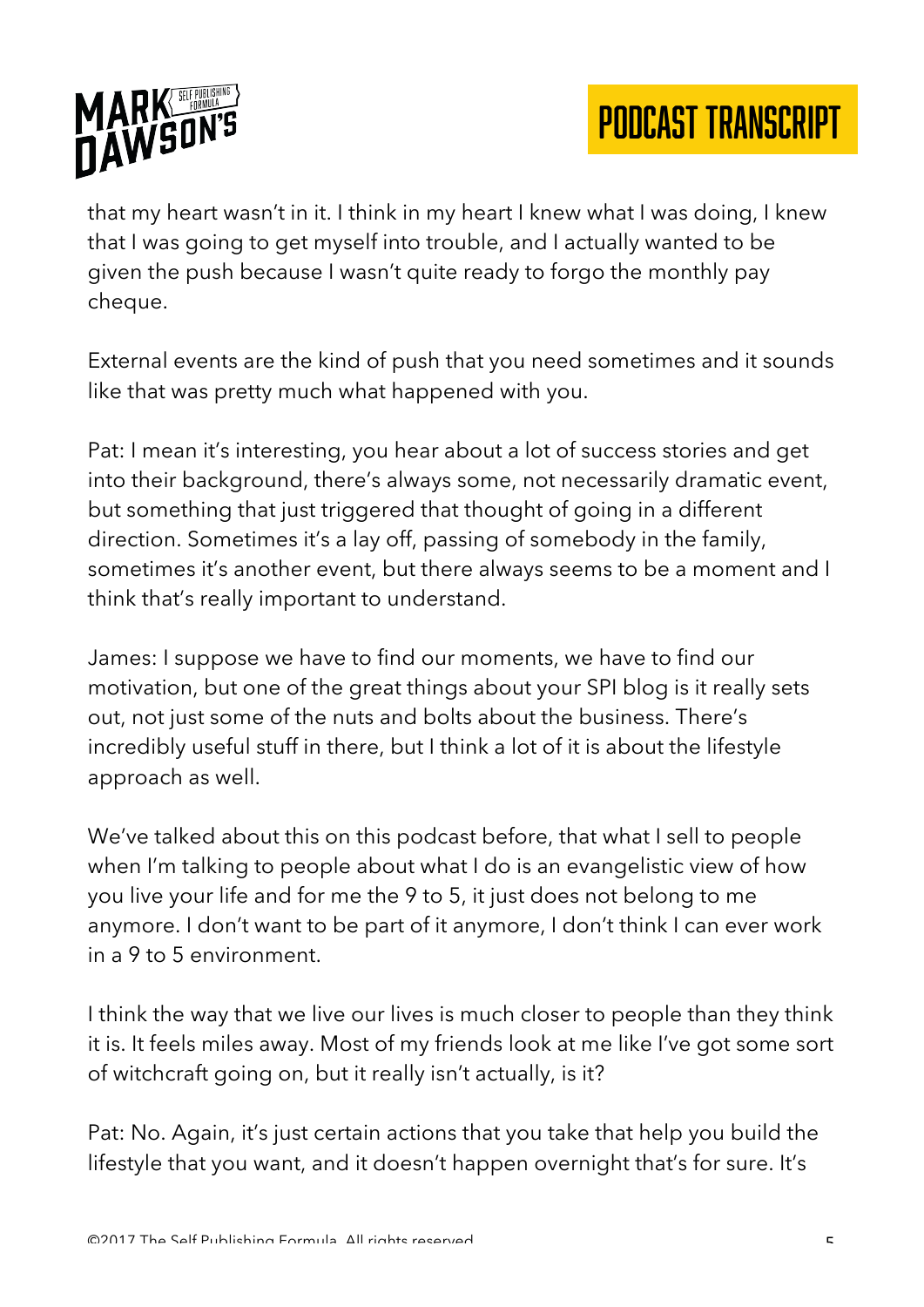

definitely not easy but it does come with a mindset shift and then the shift and the actions that you take because of that new mindset.

It is totally more possible now than ever to have that kind of lifestyle, by that I mean you're doing work still, obviously you're not just sitting back. I'm never on the beach sipping piña coladas all day, I work. I work hard but I work around the life that I want, and for me specifically that's very much in tune with being here with my family.

My wife and I drop our kids off to school every single morning, we pick them up both together everyday, that's very important to me. I go to my daughters dance class, and that's like at the top of my priority list. I have a business that allows me to have a flexible schedule that allows me to do all that and that's just one example of how I've been able to build a business in a way that is shaped around the lifestyle I want and not vice versa which is what most people are doing. Which is, they work, and then they try fit life into that or on top of that.

James: You're an author now. You're actually an author because you decided to write a book and because you're Pat Flynn, once you decided to write a book that was in the top and the best seller list fairly quickly. Let's talk about your approach to that.

First of all, why did you want to write Let It Fly?

Pat: I wanted to write Will It Fly because it was very important to me to create something that would actually help a lot of people. Any content I create I want it to be helpful of course but I knew for a fact that this would do really well; not just because it's me. I think part of that is, I do what I know is going to be helpful, and this topic of business idea validation, that is, when you come up with an idea knowing for sure if it's going to work once you do the work, that's validation. It's an important topic and I'm not the first one to write about it, I'm not the first one to talk about it, but I'm definitely the first one to really just write an entire book about it.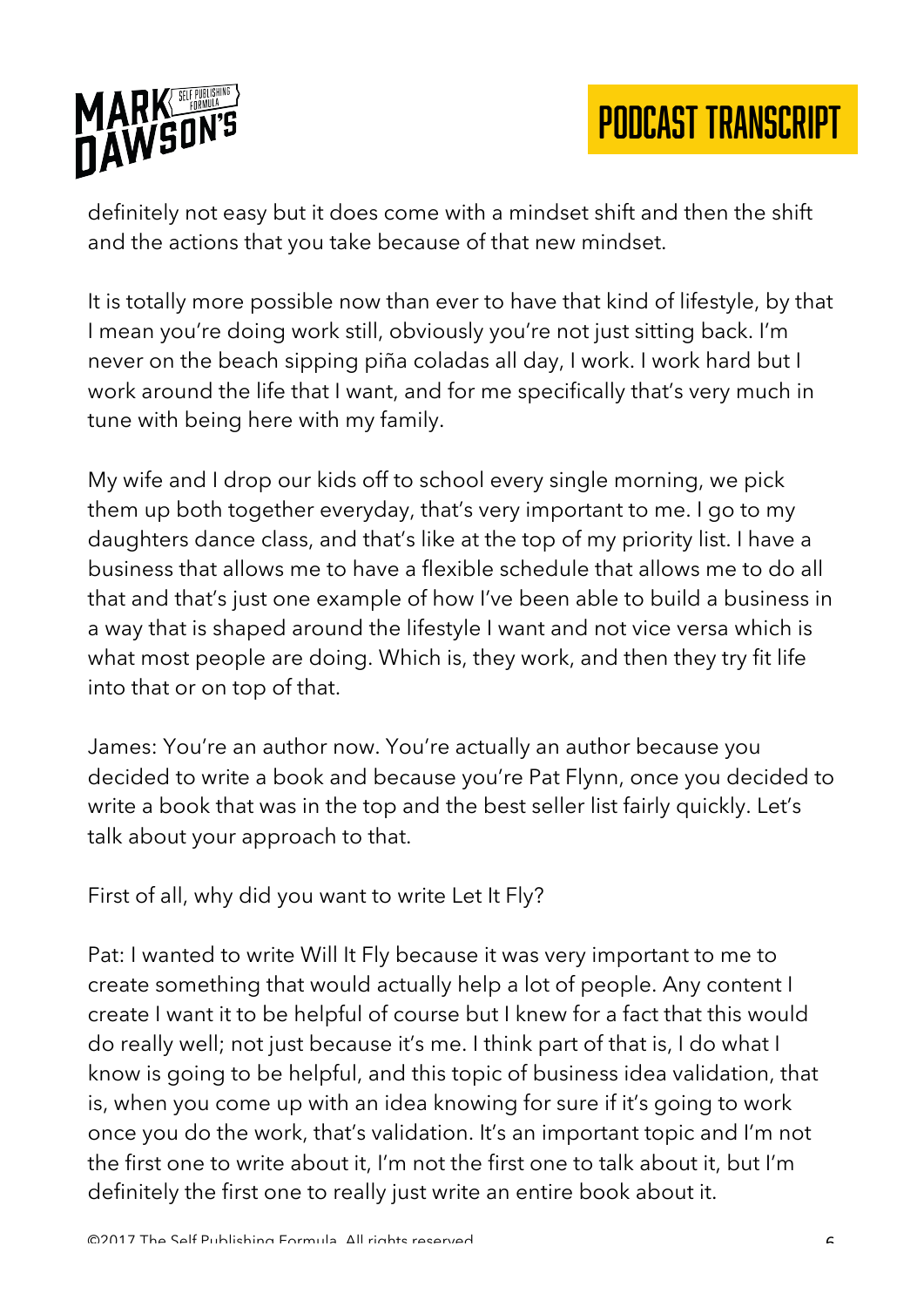

It was so important for me to do this, and I knew this was the right topic because in several occasions leading up to the decision to write about this topic, by far this was the number one question that my particular audience had. I confirmed that through surveys, direct one-on-one conversations with my audience and also through a way that I collect voice mail questions from my audience too, for the purposes of actually taking those voice mails and putting them into a podcast.

I have another podcast beyond the Smart Passive Income podcast called Ask Pat, where I answer voice mail questions 5 days a week. The cool byproduct of that is I get my audience asking me questions everyday, literally dozens of questions every week come in, and by far the number one question is, "How do I know if this thing I'm working on is going to work?"

When you think of somebody who is in a 9 to 5 position for example, there's only so many hours of the day left. There's the 8 hours or 9 hours of work, plus the time that you want to spend with family, and then any time you need to take care of yourself in the gym and eat. Where is the rest of the time to do business? It might only be an hour. A lot of people want to make sure that that hour is well spent on something that's actually going to work, and because of that they actually don't do any work because they're not sure if it's going to work out or not. That was the Genesis for this idea and this book.

Mark: I find that really interesting. We get questions quite a lot of the time from non-fiction authors who are asking me, "I think I want to do something with the specialism that I have, but how do I know that there's a market out there for the particular book that I want to write?" You went through that in a very systematic fashion. I listened to one of the … Is it Ryan? I'm going to forget the name now, is it Ryan Levesque?

Pat: Ryan Levesque. It's not spelled like it sounds but, Ryan Levesque who wrote the book Ask. That book is all about surveying your audience,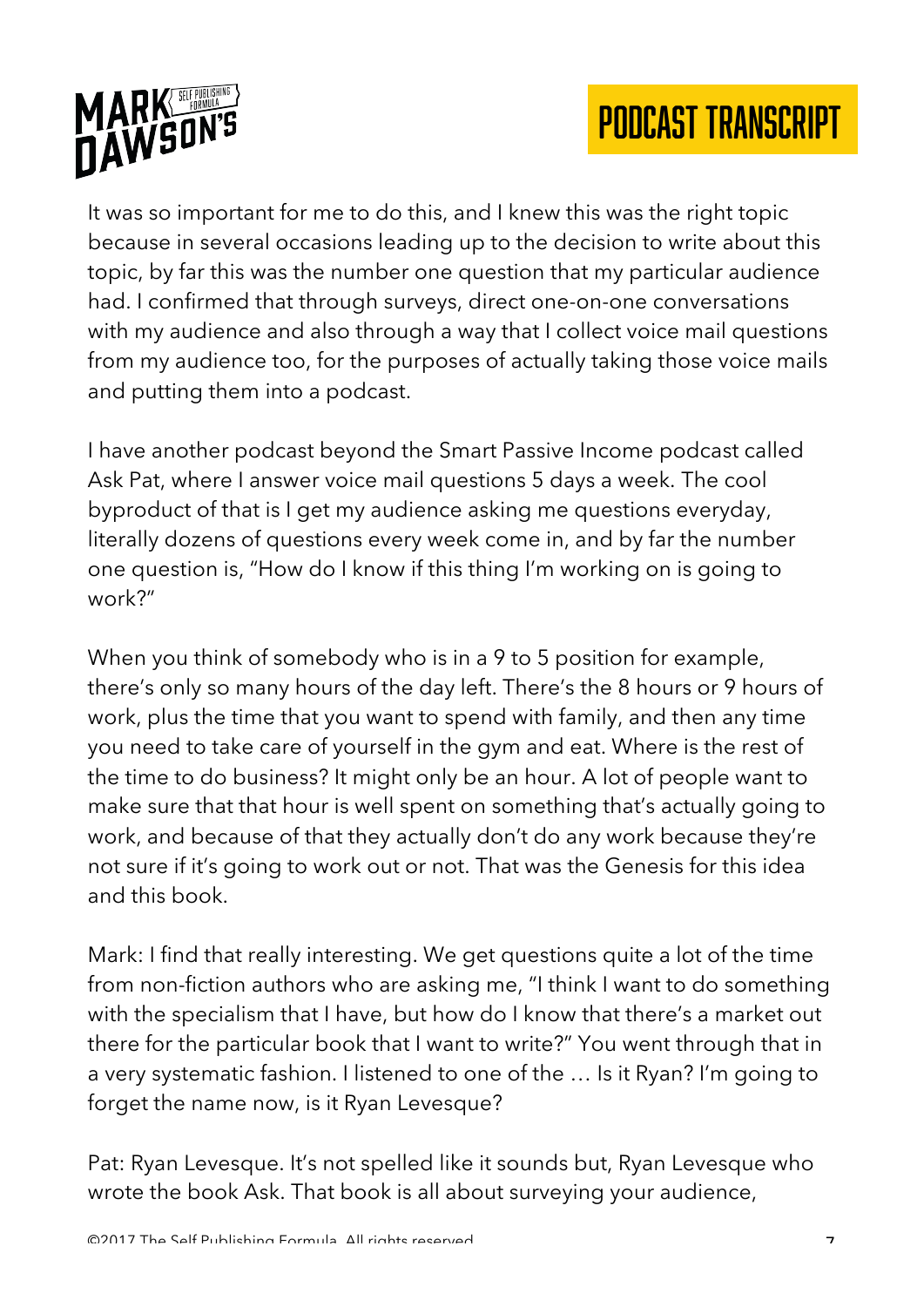

whether you have an audience already, a following, or even if you don't, there's ways to go about finding information about your audience. In that way, you're not guessing anymore.

The worst thing you can do is just guess and then of course once it's out there you just hope, and then if it doesn't work you're left wondering why it didn't work. The cool thing about validation and going directly to your audience first is that you're not guessing anymore. When you know you have motivation, when you have the motivation you're going to do the work, and you're going to get that work in their hands much sooner you're going to serve more people too. With authors specifically, there's some really interesting things that you can do with validation.

Jay Abraham, who's a famous marketer. Back in the day – this is pre internet days – he would use validation strategies to determine what books he should write. I don't know if you know about this, but he would actually come up with a whole list of ideas of books to write, and the way he would test them is, he would actually buy classified ads in the newspaper, one for each of those books and collect orders for them. He would see which ones would actually collect the most orders and that's how he knew which he should write first, and everybody else he would just refund that money. That was kind of primitive ways of determining what to write about, but it makes sense, right? Because he has some proof, he has validation. There's numbers behind the fact that people want this book, so then of course he's very motivated to go through that rather quickly from there.

I know a lot of authors who are utilizing more modern strategies to validate the ideas for their book by just writing a little bit about it and making it something that they can give away for free or something that's very cheap. One, maybe section of an entire book for example, just to see what people think about it, see what the reaction is like, to see if it's even anything you should expand on into a full size book. Michael Hyatt's book that just came out called Living Forward, was actually a free guide, that was a lead magnet. A lead magnet is something that you give away in exchange for a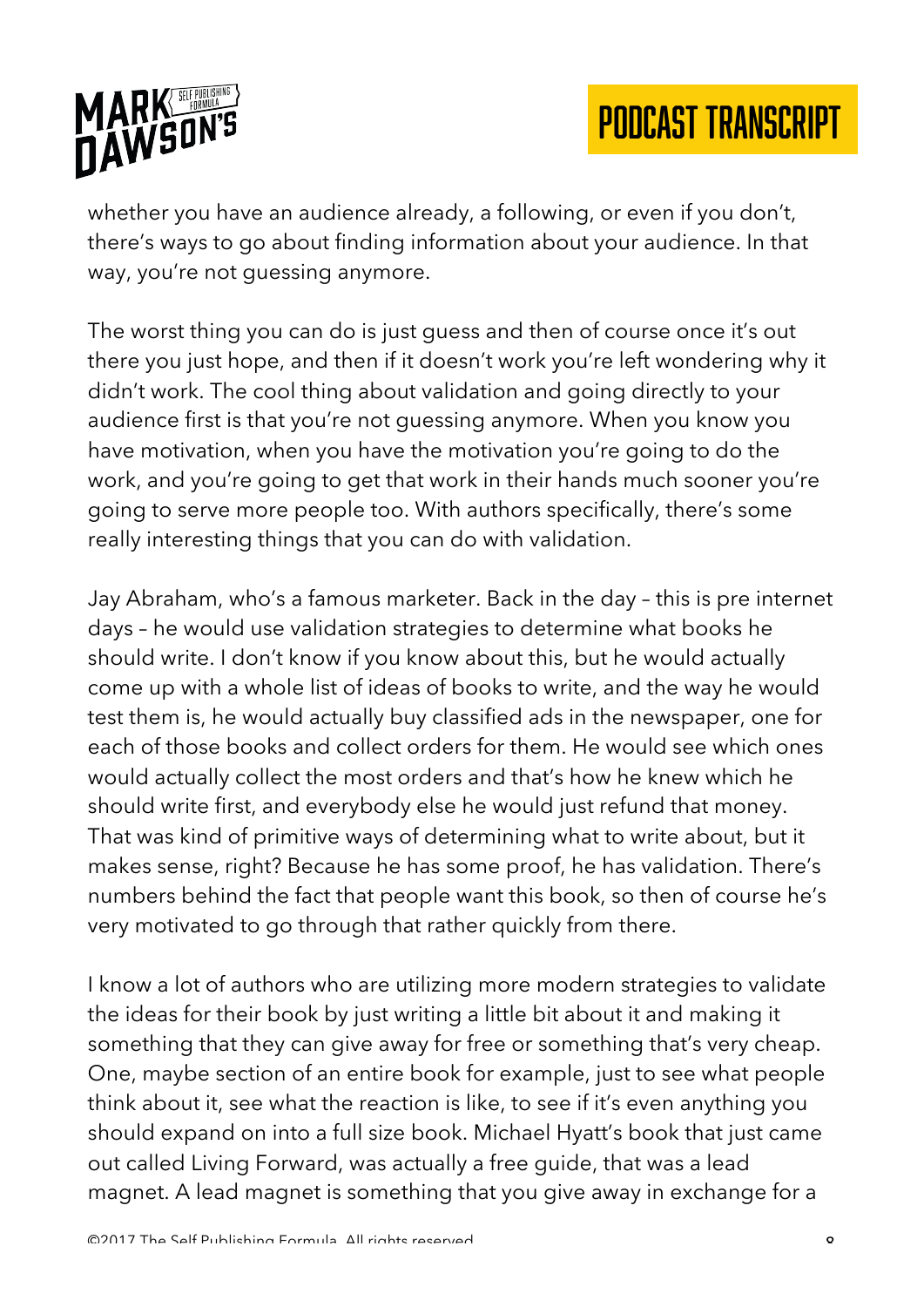

persons email address. Over 200,000 people I think he had said, had downloaded the free copy of Living Forward back when it was just a lead magnet.

Of course since then, he's expanded on it but back then it was just a dozen page PDF that helped people and people loved it, so then he knew that that was an idea that people wanted more on and he turned that into a book. We don't know how it's done on the best seller list. It's gone up to top 5 overall of all books on Amazon at some point, even during the preorder process. Those are just some cool ways that you can validate a book topic.

Mark: In practical terms, because I know that we'll get this question if we don't ask it, how did you practically go about surveying your audience? Was their something like a SurveyMonkey survey or something along those lines?

Pat: Correct. SurveyMonkey to my entire audience and I didn't ask them, "Would you buy a book on this?" I asked them, "What are you struggling with most?" and then from there I would then break them down into, how long have you had you business? Do you even have a business? How much money are you making and if you want to share that?

You know the cool thing about SurveyMonkey is I can pull out all the people who have yet to start a business for example, and just look at their answers, and their struggles are going to be a little bit different than somebody who's had a business for 5 years for example. Then I can really pinpoint that one big audience who has the most requests for help and serve them through this book, and that's it. That's exactly what I did. That was really cool.

Because I wanted to actually practice what I preach in this book, in terms of getting people to pay for stuff before hand, I actually set out to see if I could get 10 people to pay for the book even before I started writing it, and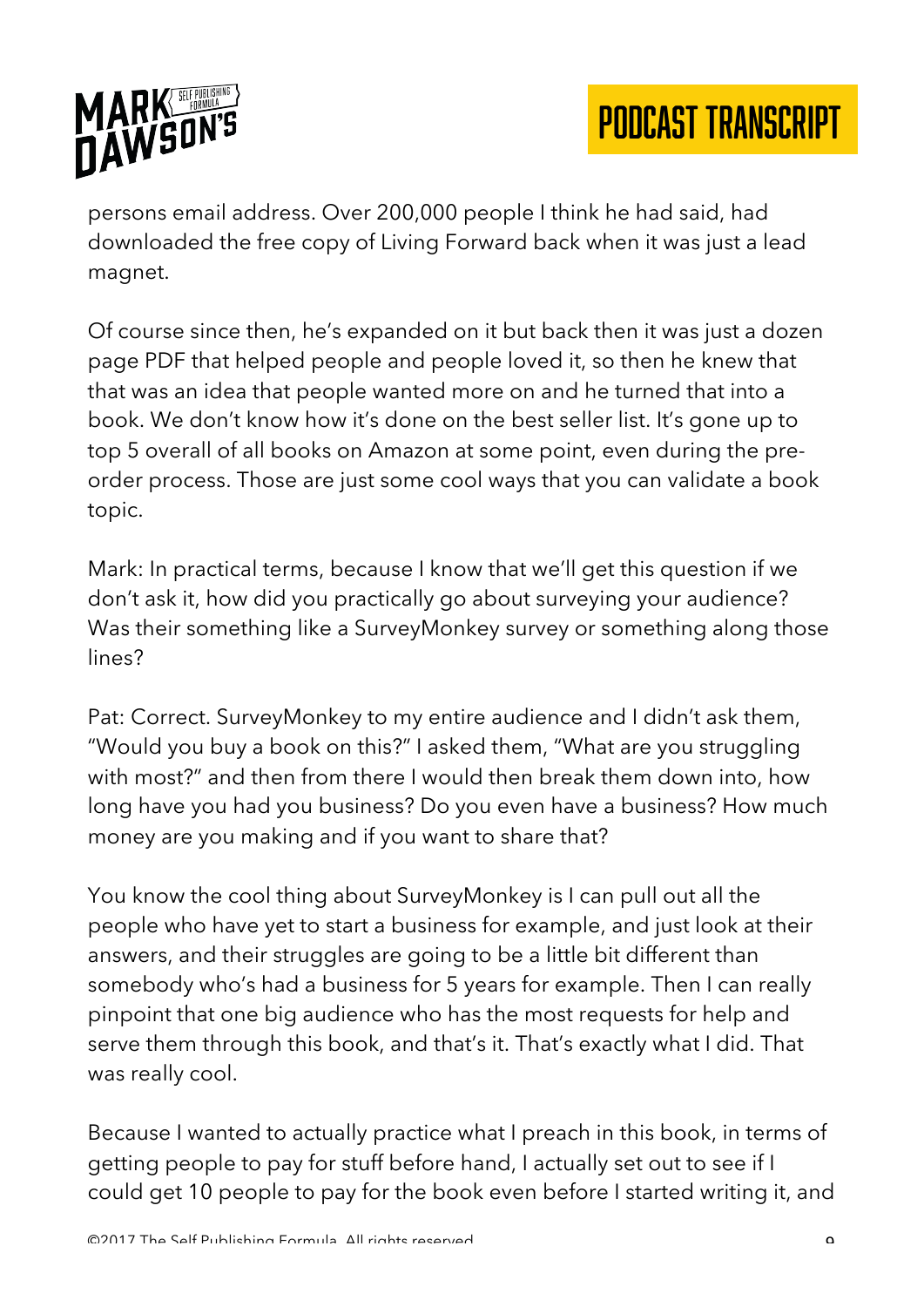

I did get 10 people to actually pay for it. 10 bucks. They just sent me 10 bucks via PayPal and I knew that that was confirmation that, "Yes this is okay. I at least have 10 customers now, let's move forward with it." Of course in my mind, it's super motivational to have somebody on there that believes in you, who knows that this is a topic that they want to see a book about and of course we just fired up from there.

James: Is it funny how consumer habits, where we get used to different things. A few years ago that would have sound slightly crazy, but because of crowdfunding and so on, a lot of us, we're paying for stuff we don't see for months. I mean I bought a header display for my car, I think 18 months ago in a crowdfunding thing. At some point in my life I'll get it but, we change our habits.

Pat: I still have yet to receive something that I purchased on Kickstarter actually too. Then you also think about events, you pay money upfront for an event that you obviously don't get access to until it actually happens. It's not something that's outlandish.

You're right, back in the day maybe 2, 3 years ago, it would be kind of like, "Really? You're asking me to pay for it, it doesn't exist yet?" But now it's like, "Oh yeah, I want to pay for this idea." Not everybody who you ask is going to say yes. There's just people who won't part with money until that thing exists, but there's a certain set of people, early adopters, and that's what you're kind of looking for here.

The beauty of working with early adopters is that they're going to be there during the process that you create this thing, as a resource for you to make it exactly what it needs to be, instead of just, you have customers then you build it and then you share it with them. You're actually working with them along the way, and that's how you can engage them, and of course once you come out with this thing it's perfect for them, which means it's great for everybody else out there once you go full scale. Then you'll already have testimonials, reviews and so on and so forth.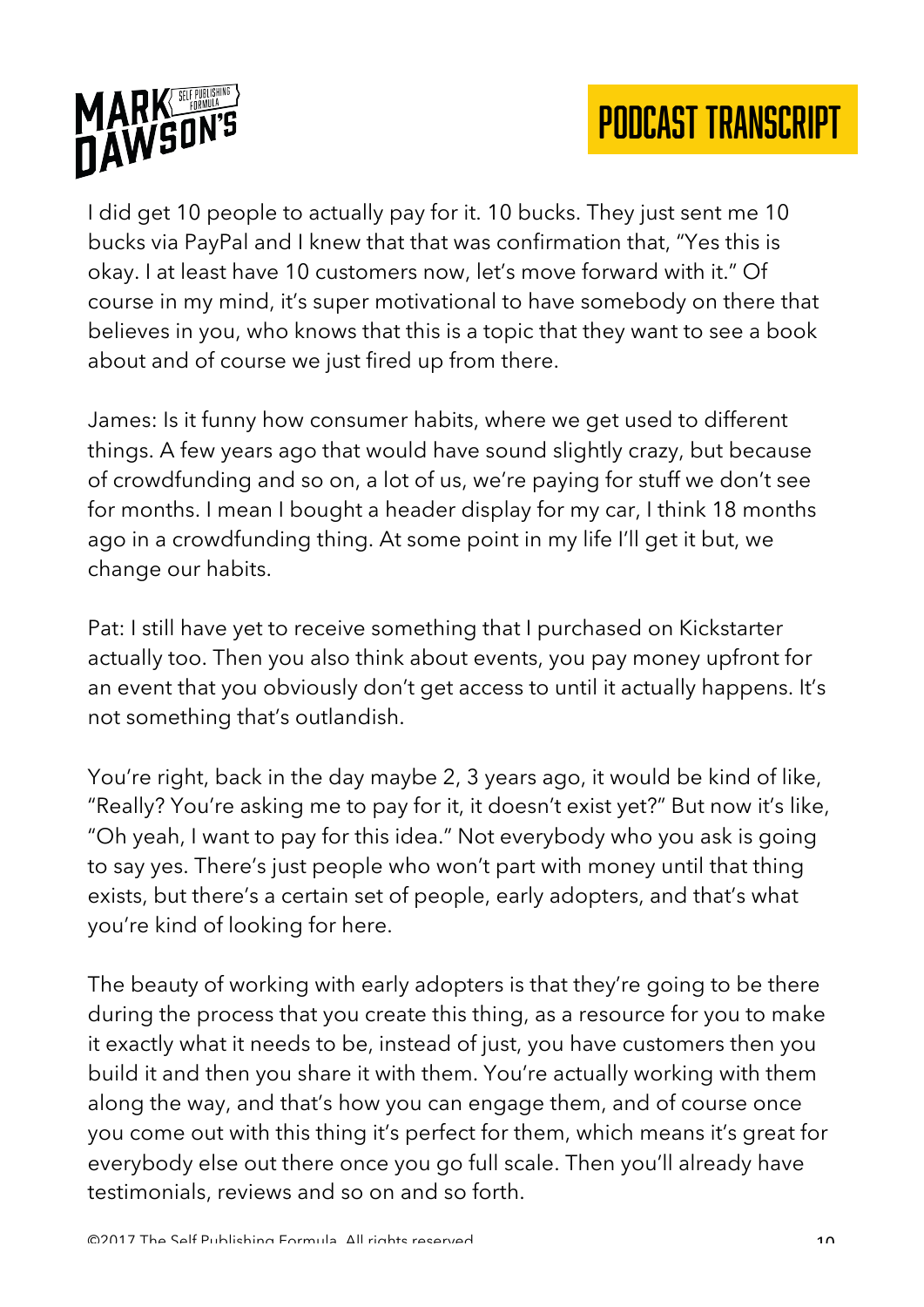



Mark: Yeah, and that's something that I do. Obviously I'm writing fiction, you're writing non-fiction, but having a launch team, and before that having beta readers. It was one of the big accelerators that I found over the last couple of years. I was going to ask you that question a bit later on, but I think since you've brought it up let's deal with it now.

In terms of practically how you interacted with that advanced team or those beta readers, what were you doing? What were you showing them and how did you take their advice into account?

Pat: Yeah, that was a lot of fun working with the launch team. The first thing is we announced to everybody that we were building this launch team. That of course creates buzz, makes people aware that this thing is coming out, and of course you want to collect applications. I could accept everybody but we did applications because it made people feel like it was more of a professional process, that this was like a serious thing. You know we also wanted to see who was actually into it. We've received some applications where it was obvious that they didn't care, they just wanted to get the manuscript for free and of course we didn't let those people in.

Once you get this group together, we then managed them on a private Facebook group. That was fun because, not only was I interacting with them, and I had actually a manager to help manage the launch team too in the mean time but, they were also able to interact with each other. The cool thing about Facebook is everybody's, most people are there already and you could share things and you'll get immediate feedback on those things. Some of the things we shared were timeline, just to give people that expectation of when things were going to happen. Then we also shared the progress of the cover. That was a lot of fun and actually an interesting process because the interesting thing about a cover or design in any way is you're not going to be able to please everybody and so there was this definite division in the group which was great. It made it exciting and then when the book finally came out people were very interested in it of course.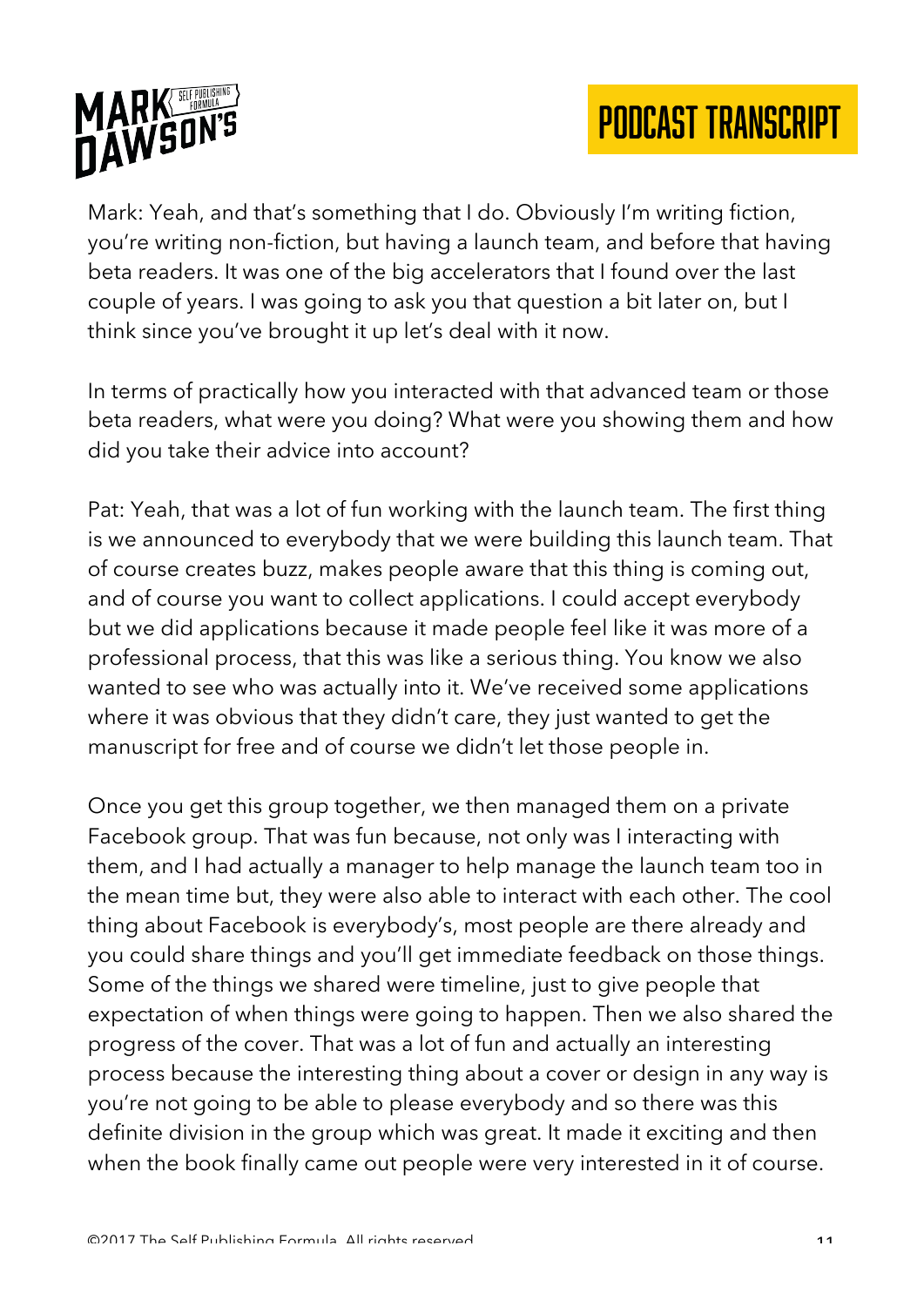

I didn't have the complete manuscript done by the time the launch team was created, but I did share the intro at first and that was the first part. Then later, once the manuscript was done, I sent the early first draft, told them, "Hey guys, we haven't gone through copy editing yet but I wanted to give this early to you to make you feel like you're part of the process. Don't worry about spelling or grammar, that's all being taken care of, I just want you to read the story, and let me know what you think."

We did some other things, where we ask them for their favorite quotes, that we then used for social media purposes which was a lot of fun, and of course I shared some videos along the way too. I shared all the way through the set up process and to CreateSpace in Amazon, and just really sharing all those small things along the way, getting everybody excited. Then on launch day, it was all about sharing, leaving feedback and reviews and just making people feel excited and loved for being a part of this. They get their manuscript early and they get to see the behind the scenes. The interesting thing was I got some sales from people in the launch group. They got the book already. I don't know the exact number, I wish I did, but I would guess 75% to 80% of that group, which was about 500 people bought the book anyway because they just loved seeing the behind the scenes and felt like they owed it to me, which was really cool. That helped obviously with numbers and rankings and whatnot, but beyond that it was just a great experience to have people and very motivating to have them in my corner when I launched.

Mark: That's something that I'd do too. I'm always completely surprised when people, after helping me with beta reading and fact checking and all that kind of stuff, then are prepared to buy the book as well. It's like, "Okay. You've already more than met your side of the deal and now you're going to buy the book too." If enough of them, as you say, enough of them buy the book, it doesn't need to go wide to give you a really good kick in terms of Amazon's algorithms and start to launch it with a high rank and then the reviews and the like kind of good stuff that starts to factor in together.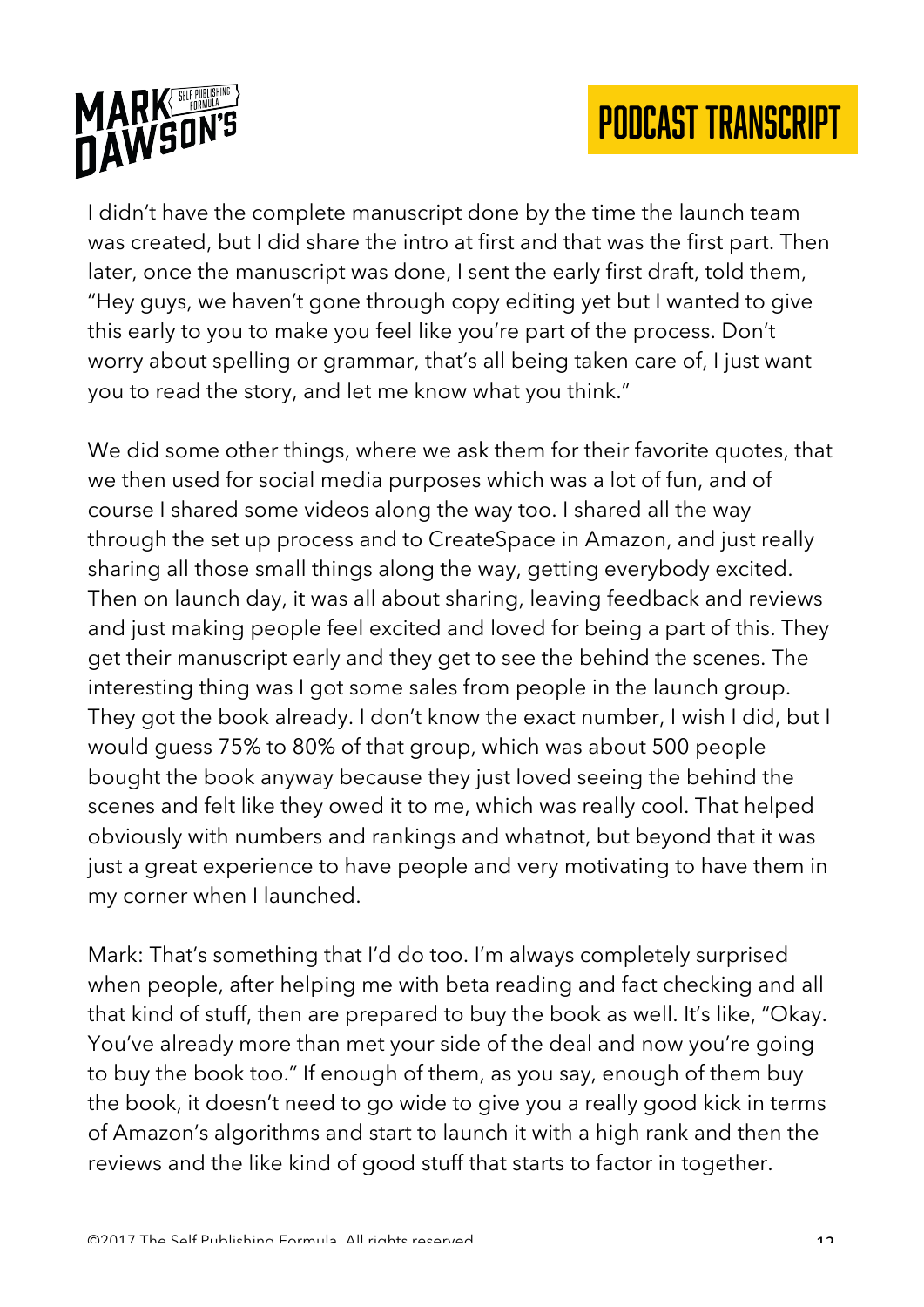

I remember I was watching the launch quite carefully and you started ranking very highly, very quickly even before you went wide to your full list.

Pat: When the book finally was out and available, I shared it in two places, the launch group and just my Twitter account, and that's it. By then it was already close to, I want to say top 100 at that point, which was amazing. Then once I sent out the email, which came later than I wanted it to because actually the Kindle version, took a little bit longer to be approved than I was told it would be, even though it was within their "72 hours approval", it was a lot longer than I thought it was going to be. It was more than 24 hours, so I kept checking and refreshing because I didn't want to send an email out where it was just the paperback, and the Kindle wasn't there yet because I can't determine what a person's preference is for how they want to consume content.

Also, when the Kindle finally was available, what a relief but the two pages weren't connected yet. There were two separate Amazon pages, one for the Kindle page, one for the paperback and I'm like, "Can anything else go wrong here?" Because I'm waiting to send this email and then finally when they got connected I just had the email already written I just sent. I just hit send broadcast and then everything just exploded from there. It climbed all the way to top 22 of all books on Amazon which was incredible and to see the grass on KDP and the numbers. It was just awesome. Then the cool part was, a few days later, when everybody finally got their paperback that they ordered, I started seeing Instagram photos and tweets and all these things where people are like, "I got it. I got it," and people were doing unboxing videos. It was an awesome experience.

Then I had my very first experience at a recent conference, where people had the book, actually the conference owner bought 200 copies, that was another part of the marketing process was in lieu of speaking fees I actually had conference directors purchase books instead. This person gave away 200 books to the VIPs in this audience and after I spoke, all 200 people lined up to get it signed and that was a trip. That was incredible.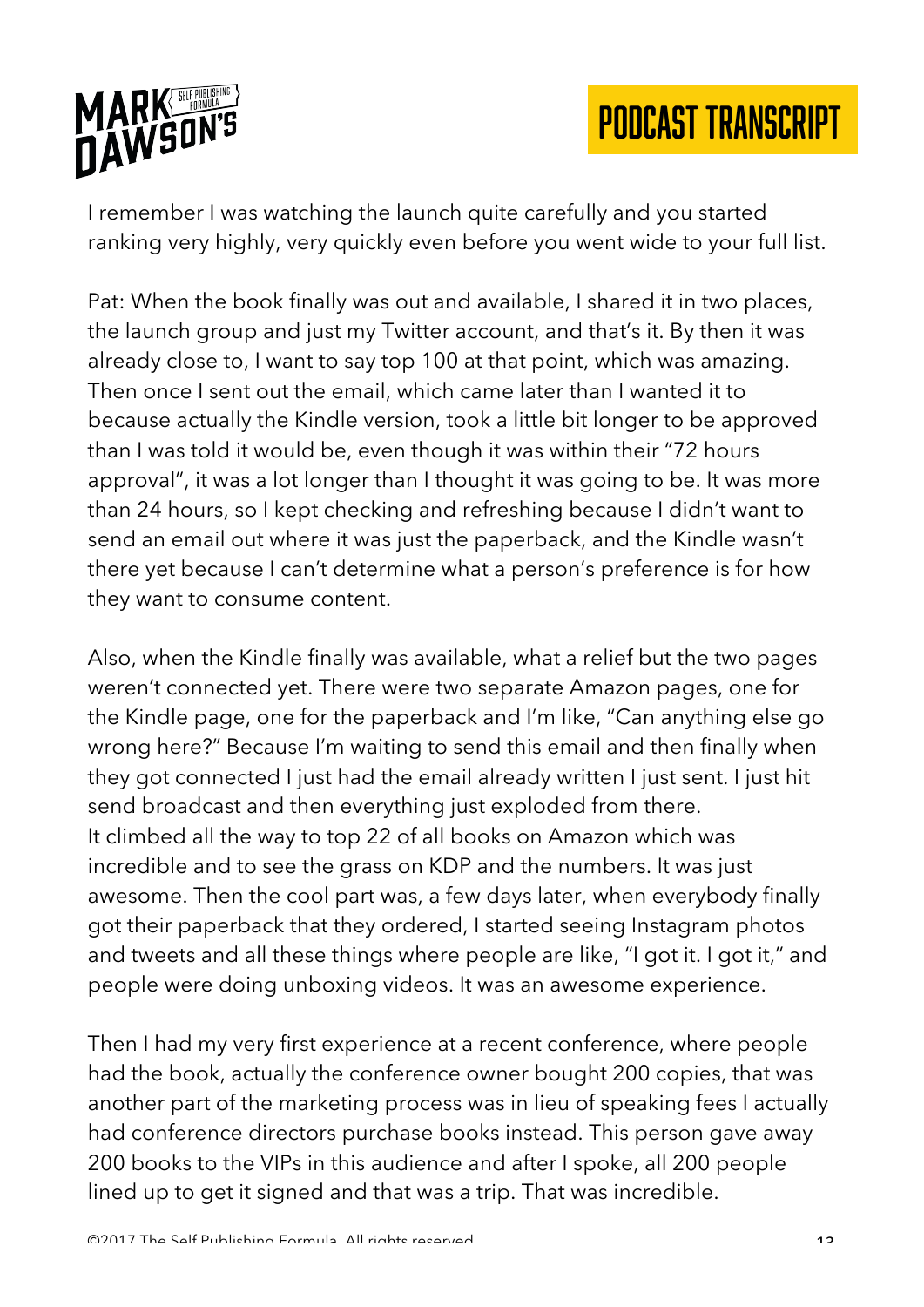

James: I should just reiterate again that all this stuff, that's the great thing about Pat, everything is laid there on the website. I recall Pat, I think there's a blogger from one of your of your team?

Pat: Yeah, no one knows his name.

James: He does the social media strategy I think you published last month and then it's really interesting to read the nuts and bolts of it.

That's how you operate this kind of nuts and bolts guy. This is how I did it, this is how it's going to work and a few failures in there as well.

Pat: Oh a lot. That's what people love hearing about the most, and I think again, you had mentioned earlier that, I do a lot of things that's stand out in this space, and I think that's one of them. I'm more than happy to share my failures because whether it's a win or fail, it's always a lesson for somebody. If I could take a failure for somebody so that they don't have to do it, I mean it just increases my brand, it makes me happy to know that I did that. In the book I talk about this failure that cost me \$15,000 because I was rushing into developing a software that I didn't even know what I was doing, and that was a very expensive lesson, but I think I've saved a lot of people money by doing that. Of course, when you help people, they're going to want to help you back. It always comes back in returns in one way or another. Whenever those failures happen I'm more than happy to share it.

James: Yeah.

Mark: Talking about software, when you had one failure but you had one great success with the Smart Player and that's what we're using on our website for this podcast, which is a really cool piece of software that we're doing this with.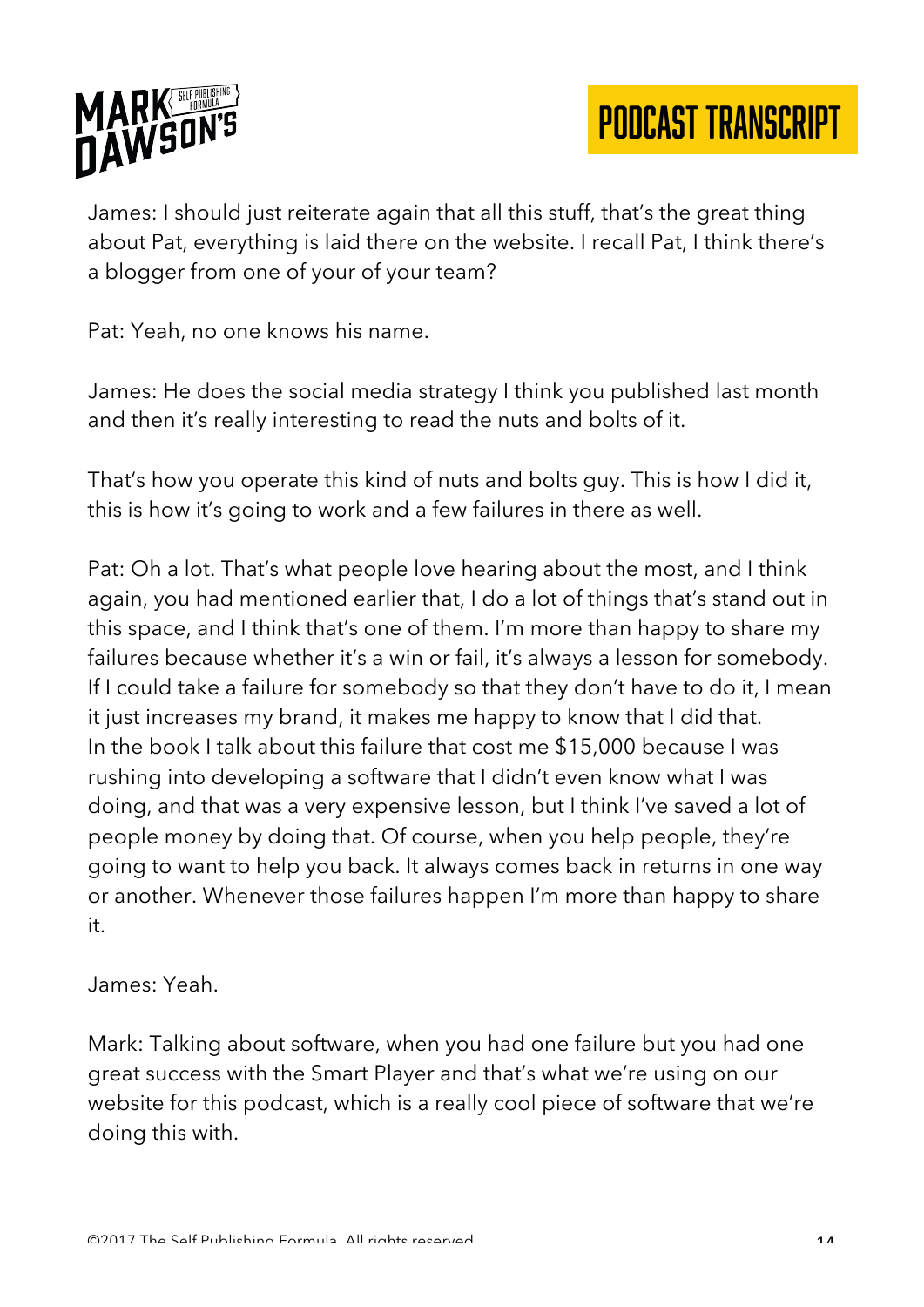

Pat: Awesome. Thank you. Yeah, that was definitely a slower approach and I definitely validated that product before actually building it this time and it's doing really well, so I appreciate you guys using that.

James: I want to talk one or two other bits of machinery and software beneath the surface that you use, and obviously a mailing list is massively important to you, in a way a big advocate software as well for authors right from the beginning, and I've noticed that your mailing list is quite sophisticated.

Just talk to us a little bit about how the email streams to an individual member of your list, starts to diverge and specialize for them.

Pat: This is really cool. I've been doing this over the last 6 months and it's had a dramatic effect on everything, from open rates; I'm now seeing open rates between 50% and 70%, and click-through rates of 15% to 20% which is huge in this space. That's an email list of over 150,000 people.

For the longest time I just had one email list, like one giant bucket with everybody in it and I would just send them all the same emails, both broadcast emails and autoresponder follow up emails. They'd all get the same set of emails, which it worked fine and it did okay. Recently I got in line with a new email service provider called ConvertKit. I love them so much that I'm now on the advisory board for the company. What's cools is, they make it really easy to do some of the stuff that, some of the more sophisticated, email service providers can't do like Infusionsoft or Ontraport, which are very sophisticated but also very confusing. There's a reason why some people call it Confusionsoft instead of Infusionsoft. ConvertKit was made by a guy named Nathan Barry who's also an author. He's written a lot of books but he self-publishes them and he sells them directly from his own website. He has quite a large audience and he's a designer. He built ConvertKit as an email service provider to really just handle the intuitiveness of what it should be.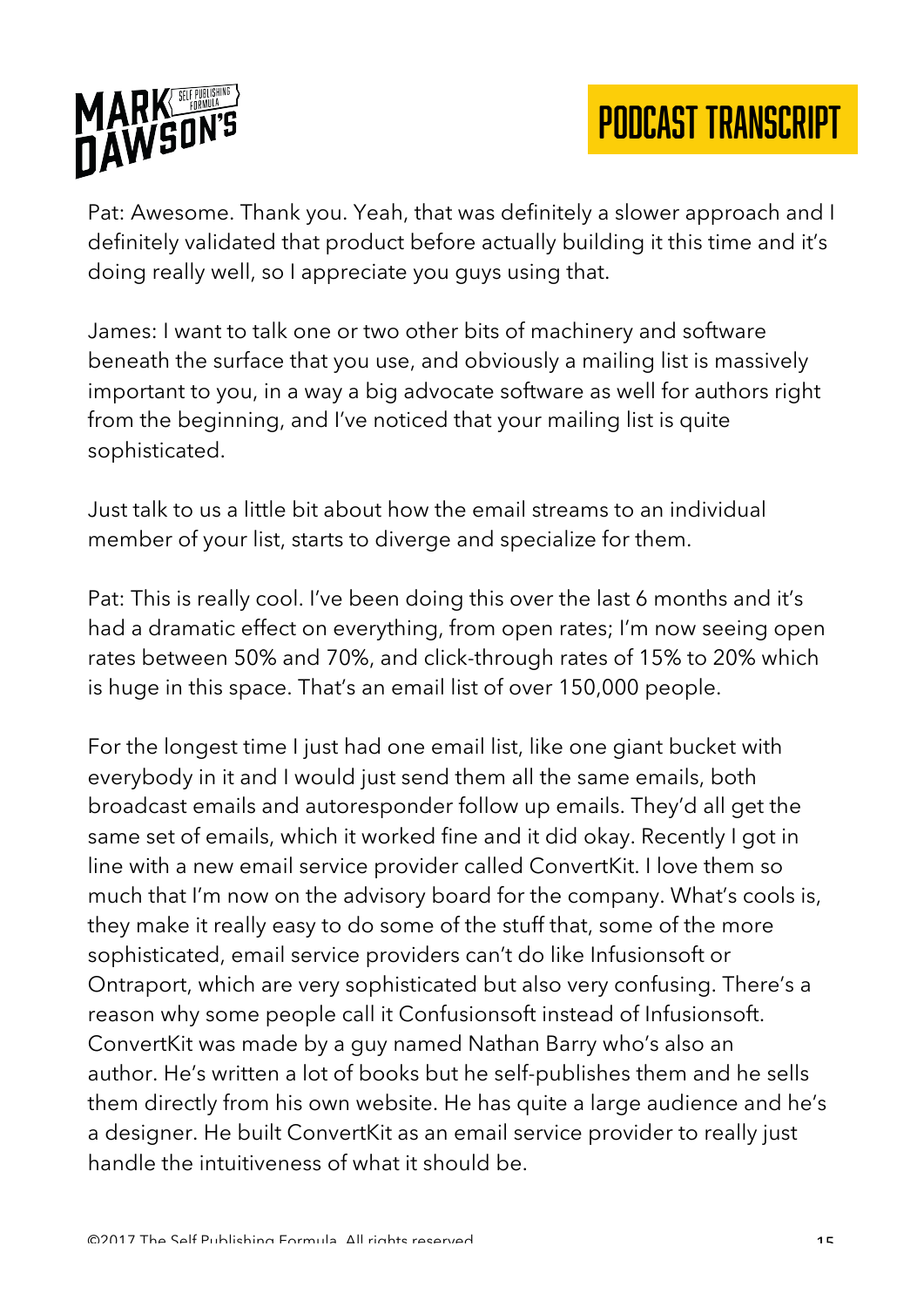

Here's what happens when people subscribe to my list. Depending on what they subscribe on, different things happen. Let's say they just subscribe to the main list. When they get on the main list, one of their first emails, if they get that lead magnet or whatever it is that they subscribe to or for, after that they get a follow up email that says basically, "Hey, I want to give you emails that matter to you." I realized that there's a number of different kinds of people in the audience who have different needs. "In order for me to do that however, I need to know a little bit more about you and I want you to answer just this one single question for me." Then it has a question with three answers, and that question is; which of the following best describes your business? The first choice is, I don't have a business. Second one is, I have a business but I'm struggling to break \$500 a month. The third one is, I'm making over \$500 a month in my business.

Immediately, once they click on those, it tags them as such in ConvertKit and puts them into a whole brand new different set of follow up emails, specifically for that group of people.Because when you think about it, for example, somebody who is just starting out with building an online business, they're not going to need the advanced SEO strategies for how to rank on top of Google, because they don't even have a website yet. I don't need to send them that and confuse them and most people who see that, for beginners, they're going to feel like it's completely overwhelming, that they're in way over their head, that there's too much to think about. I want to do them a favor and not even let them see that yet. A beginner would need, "Well, here's the first steps. Here's the mindset stuff. Here's the first tools of resources that you need." Based on the actions that they take in these emails, and later I'm actually doing this on the website too based on different things they click on, articles they read, downloads they download; I'll be able to better understand more about them so I could send them content that makes more sense.

Mark: One of the things that's very apparent in your income reports is that your biggest affiliate income is from Bluehost, is that right?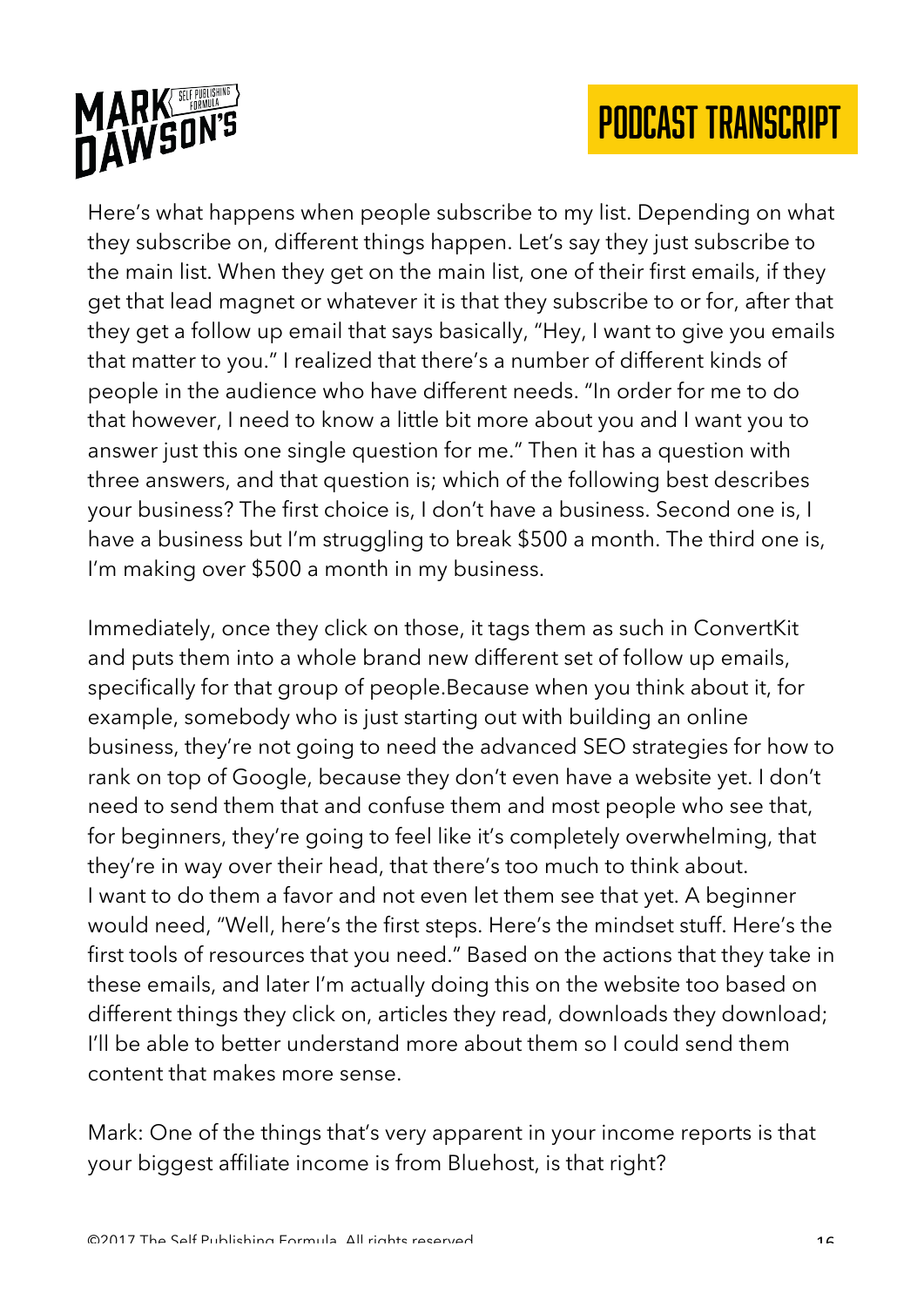

Pat: Yeah. Bluehost is a hosting provider and they've definitely got to that top spot for me in terms of the affiliate income.

Mark: Would one of the reasons for that be because recently you've been able to serve particularly relevant content to people who are looking to build a website early on so they tick that first "I don't have a business yet" box?

Pat: Right, exactly. That's exactly it. That's one of the first steps and I know exactly where those people are, who need that first step, and I can just send them direct messages that are trying to cover a whole wide range of people. I know exactly who they are, where they're at and what they need and I can give that to them.

There're some other cool things in the emails that I'm doing. I'm using that in conjunction with Optimizely which is a cool site. Optimizely is primarily known for allowing you to create A/B tests on your website, meaning you could send half your traffic to one version of a page and half to another and if there's just one variant, you can just see which one actually works better. That's called A/B testing which is really smart and everybody should be testing.

They also have this thing is called personalization, so I can through a special cookie. If people are on a particular email list for example, they will then be served the different resources when they go to my resource page on my website.

The people who are in the advanced part of the list for example, when they go to my website and they go to the resource page, they don't see Bluehost, because they don't need Bluehost. They don't have to build the website from scratch again. They see the more advanced courses: the growth stuff, the virtual team building, and all that sort of stuff. It can get very sophisticated and it's definitely very confusing at first. For me I had to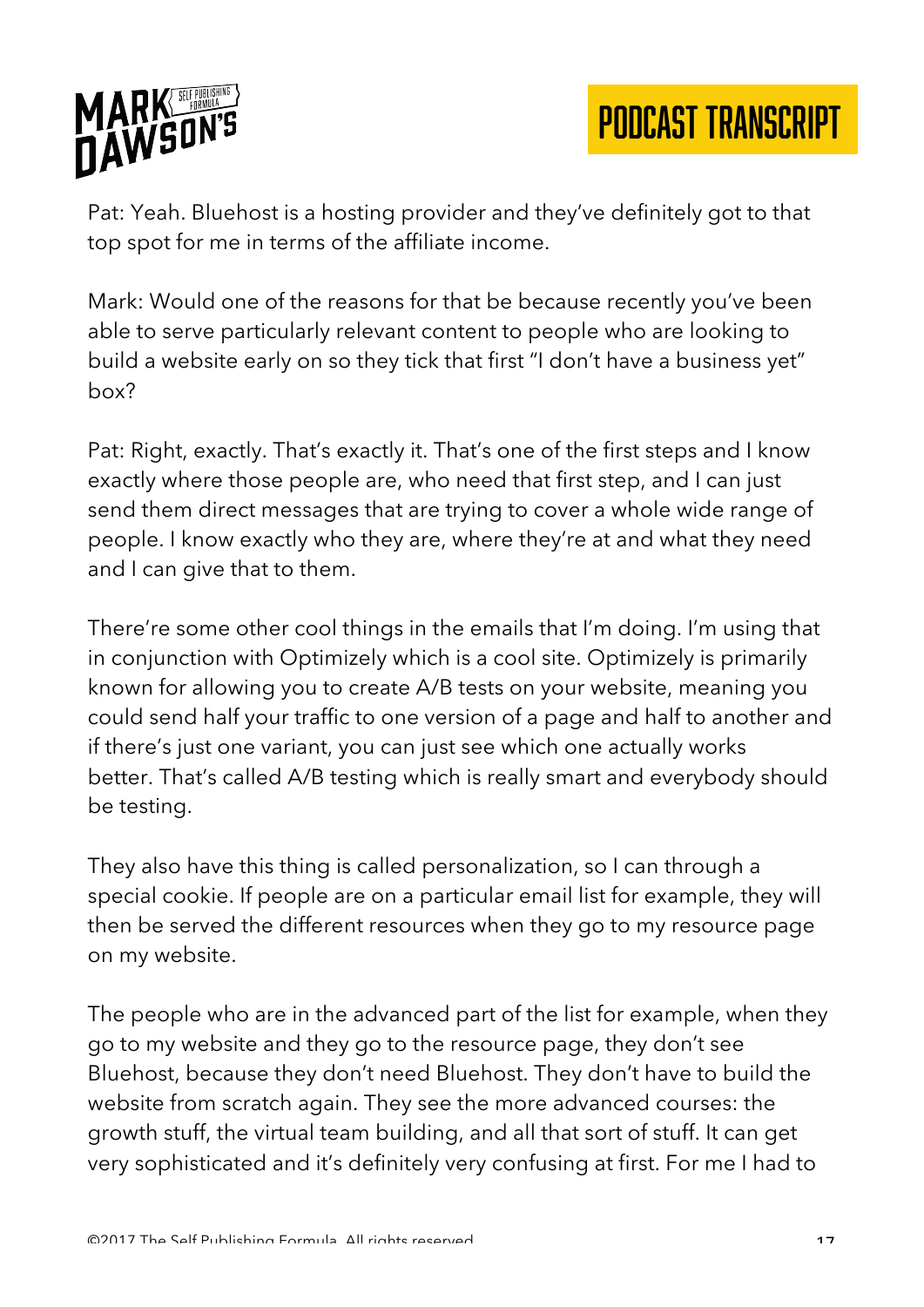

take it one step at a time and just break down that audience and then see how I could best serve them from there.

Mark: Yeah, because we still use MailChimp for the non-fiction side of the business. I think we're pretty much pushing up against the limits of what that can do. I love MailChimp, it's been great for me for 5 years and for what we do at SPF for a couple of years. When you start to get into tagging and stuff about it, it does get a little bit limited so we've been looking at Infusionsoft and I've been daunted by the complexity of it. I had been looking at ConvertKit so that's really helpful for us actually hear that.

Pat: Cool. If you need any more help with it let me know.

Mark: Thank you very much.

James: Talking about moving your streams Pat, I'm interested about the book.

Is the book a revenue stream in itself for you in the future or is it a lead magnet to encourage other things such as the public speaking? I know it's quite a big thing for you now.

Pat: It is a lead magnet primarily. However, it does come with a byproduct with a little bit of income on top of that too. So far in the month of February I calculated, that was launch month, I calculated that it had generated about \$45,000 in profit, which is great. That's not including the expenses however, to pay for my coach, my editorial team and stuff. True profit would be about \$20,000 from there, which is still great especially for a book and a self-published author.

Obviously I do come with a large audience so that does help, but this was primarily made for lead generation. I just sigh sometimes with that particular term because it doesn't treat those people like people; it's treating them like a number or a lead. I'd much rather see it as a way for me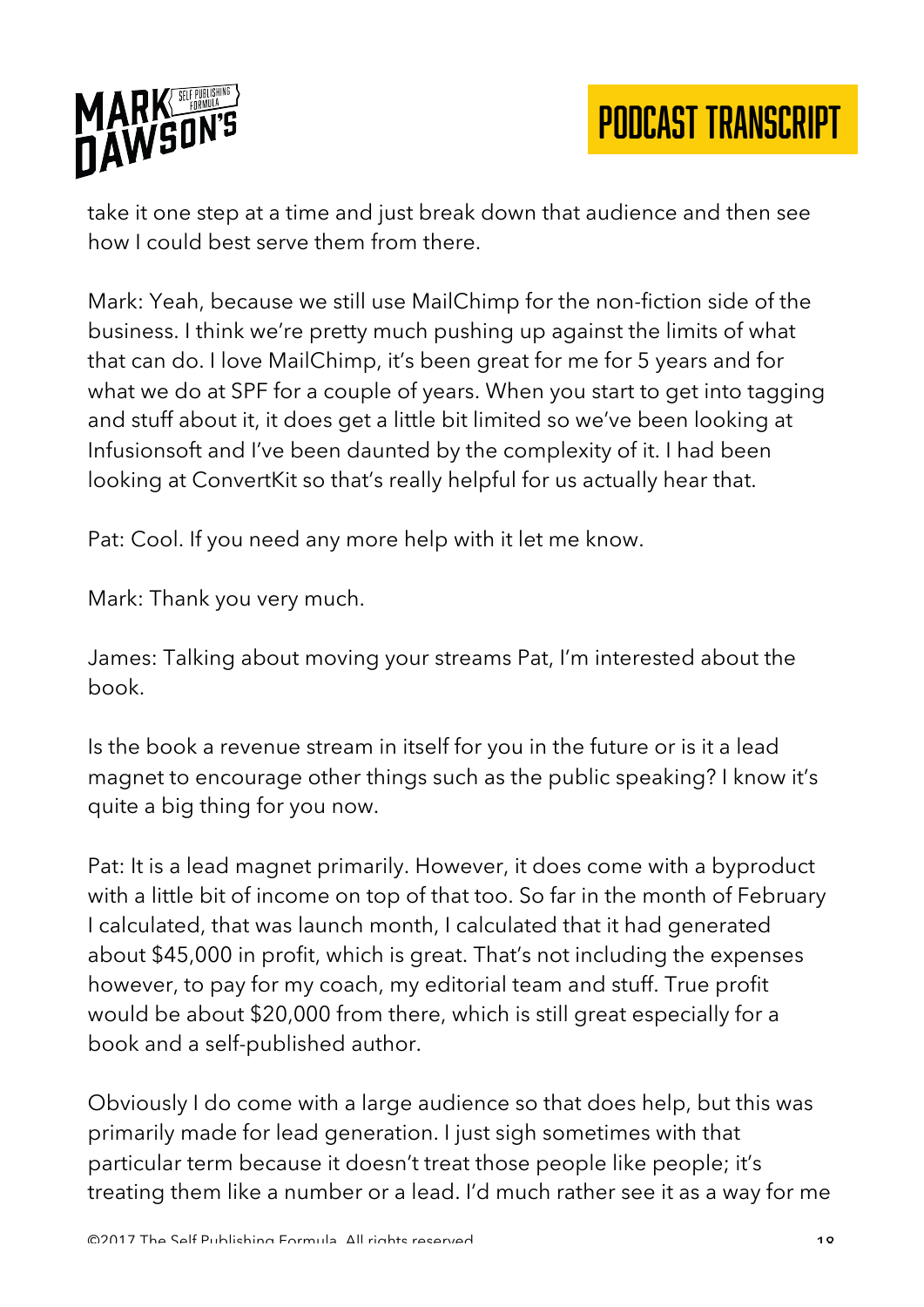

to start a long-term relationship with somebody. That's really what this book is all about for me because I'm playing the long-term game. This book is going to lead to potentially more books. Then it'll definitely lead to courses and things that come down the road afterwards. If I wanted the topic of the book to really make money primarily for me, like right off the bat, it wouldn't have been a book. It would have been a course and it would be very easy for me to sell that and I could charge a lot higher for it. However, I knew that I wanted to create as much exposure for me as possible.

If I did it as a course, it would be sold to primarily my own audience already and anybody I reach out to via Facebook ads for example. With the book, I know that I can utilize Amazon's algorithms and reach a lot more people than I would have before and also the notoriety that can come with something like the best seller list or just getting at the top of some of the categories in Amazon. There's a lot that comes with that too. Again, like I said, this is a long-term play for me so these future books that come down the road, they're going to have the success of Will It Fly behind it. I think that's going to help push everything else forward from this point on.

Mark: One thing you were particularly clever about I thought was, and this is really relevant to anyone who's considering non-fiction right now, is that it's more than just a book, isn't it? It's like a mini course really. There's several elements, videos and bonus content that I think you can access only if you do actually sign to a list. Is that right?

Pat: That's actually not true. You could for example, and this is part of the strategy, was at the beginning of the book where people can still see it in the preview in Kindle, it actually has links getting access to the course. The course is free and so the idea there of putting it in early is that some people will probably go and try to get it for free but the course is doing its job in terms of A, collecting emails. B, allowing me to build the relationship with people and I have an affiliate link inside the course to keep track of how many people go into the course first and then actually buy the book and it's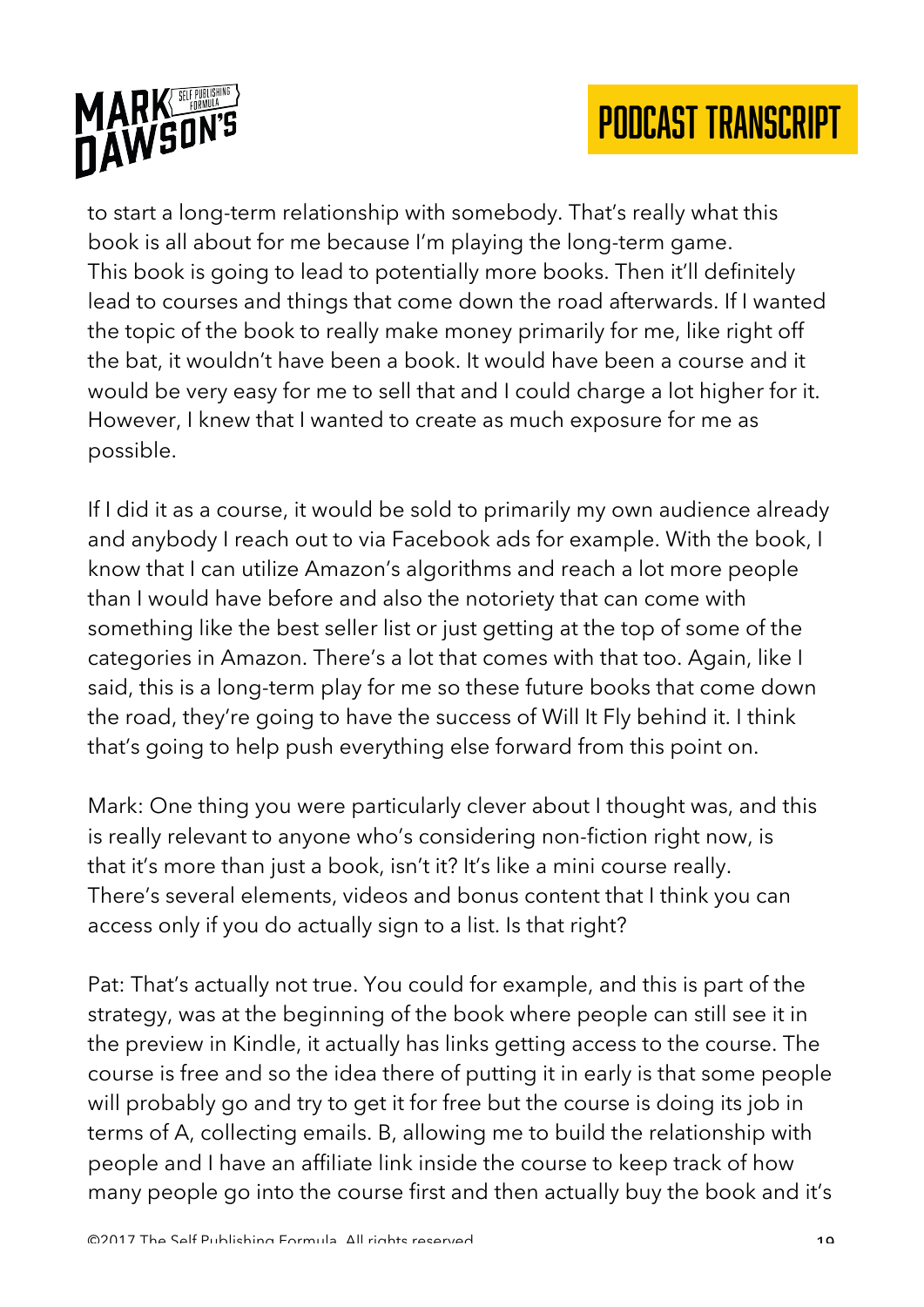

actually converting. There're actually people who are getting access to the course and then buying the book, which is kind of interesting.

This course, I got inspired to make it instead of just a random bonus book or a bonus starter guide or some give away. Like you said, there're some multimedia that I felt would have added to the book a little bit. There're some parts where I talk about how to set up spreadsheets in Google and I figured that would be best to do a video. I have that mentioned in the book and there're many moments in the book where I say, "Go to www.willitflybook.com/course." You could all go there right now actually if you wanted to. You can see how that works. I got inspiration for this through one of my favorite TV shows. It's called Walking Dead on AMC. I don't know if you've heard of that show.

Mark: Yeah.

James: Yeah.

PatIt's a great show. My wife and I are obsessed with it. Right before every episode you hear the voice over guy say, "Go to www.walkingdeadstorysync.com to get your behind the scenes about this episode." While you're watching the episode on TV, on your computer if you go to that website, you actually see some stuff related to the scenes that are being shown and stuff. It's really cool. I figured, "Whoa!" I was like, "Maybe there's a way I could do this with my book."

I actually have this course, it's completely free, and it's meant to collect email addresses and it's laid out chapter by chapter exactly like the book. Within each of those chapters there's videos if there're any videos in that particular chapter that would be helpful. There's also worksheets, bonus downloads and my favorite part, the links that are mentioned in the book. They're all clickable right there so it's very easy. That was one of my memories from when I had read books and saw a bunch of links, I felt like it was hard for me to keep track of them.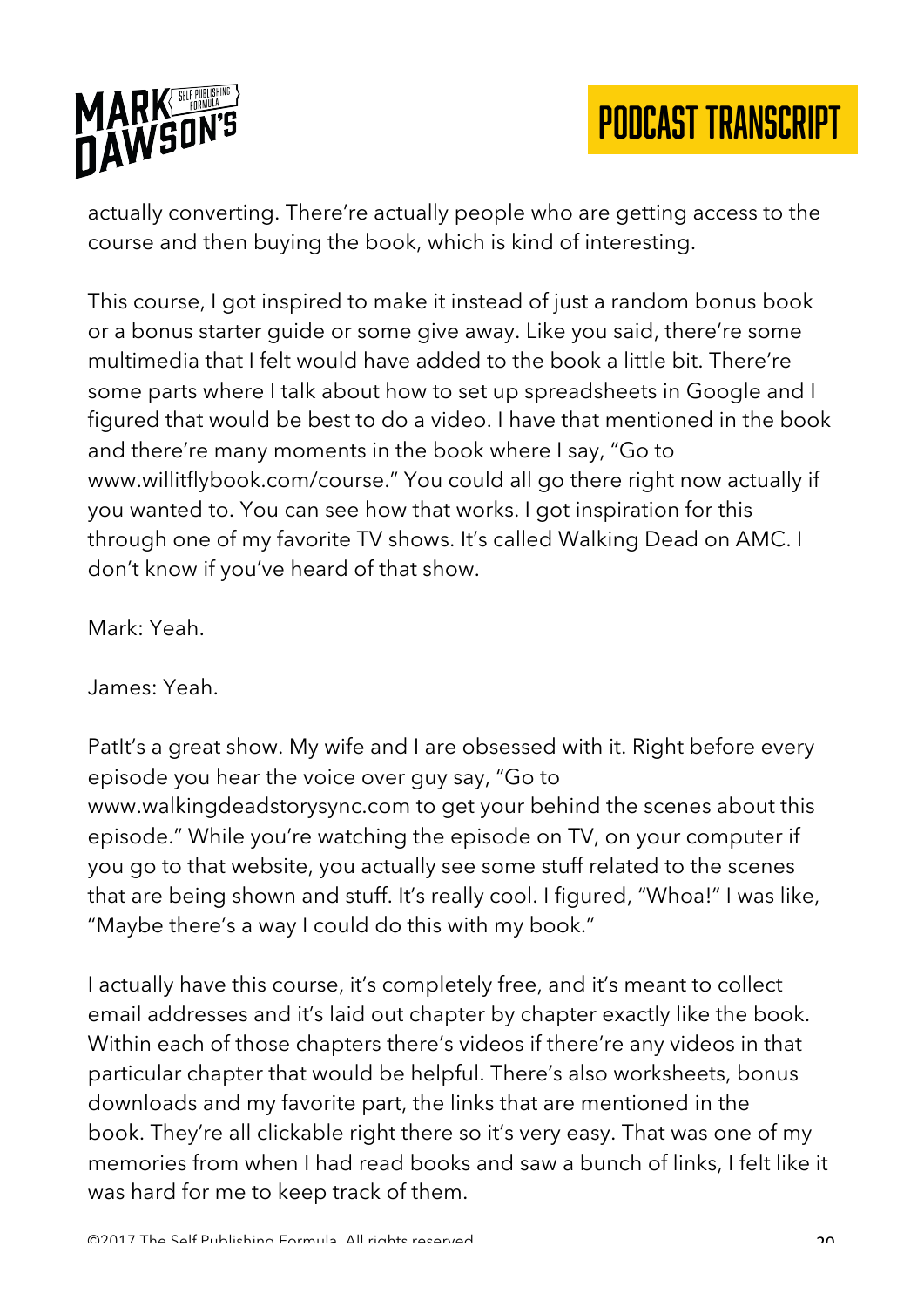

That's all there. It's a big value add but here's the thing; currently there're, I would say close to 17,000 people who've purchased the book, both Kindle and paperback. The course has 5,000 people in it now so it's converting like 30% or something like that, which is great.

Now I have 5,000 emails of people who have read or are reading or are about to read Will It Fly and I could directly contact them. Here's a moment where it has already paid off. My coach and I were talking the other day, his name is Azul, he was helping me with accountability with this book. He saw that I had like 170 reviews after a couple of weeks and he's like, "This is great. This is great but I think you can get the 300 by the end of the month." I had only a week left and I was like, "Well, it took 3 weeks to get to 170, one week to get to 300? This is kind of insane Azul. This is … I don't how …" He was like, "You have emails in your course, right?" I was like, "Yeah." He's just like, "Send an email to them and say, "Hey guys. I'm looking for reviews."

I did that. Within 24 hours I gained another 100 reviews. It blew my mind and of course, because they were all in the course and because they were all getting a lot of value out of it, most of those reviews, I would say 98% of them, were all 5 star reviews. It was mind blowing. I did actually get the 300 two days before March 1st which was awesome.

Mark: This is real outside the box thinking and it works perfectly for nonfiction, it's absolutely ideal for that. It could work also for fiction. A lot of our listeners will be fiction writers and one thing you could do if you're writing fiction is to say have … Like that Walking Dead example. You could have notes from the author, say like an author note at the end which instead of being written to be read, it could be a video. You could say, "For a back story on how I wrote this book, then visit this link," at which point you collect the email address. Then you could do all those cool things that you did; getting reviews or you know that these people have bought from me which is very valuable information.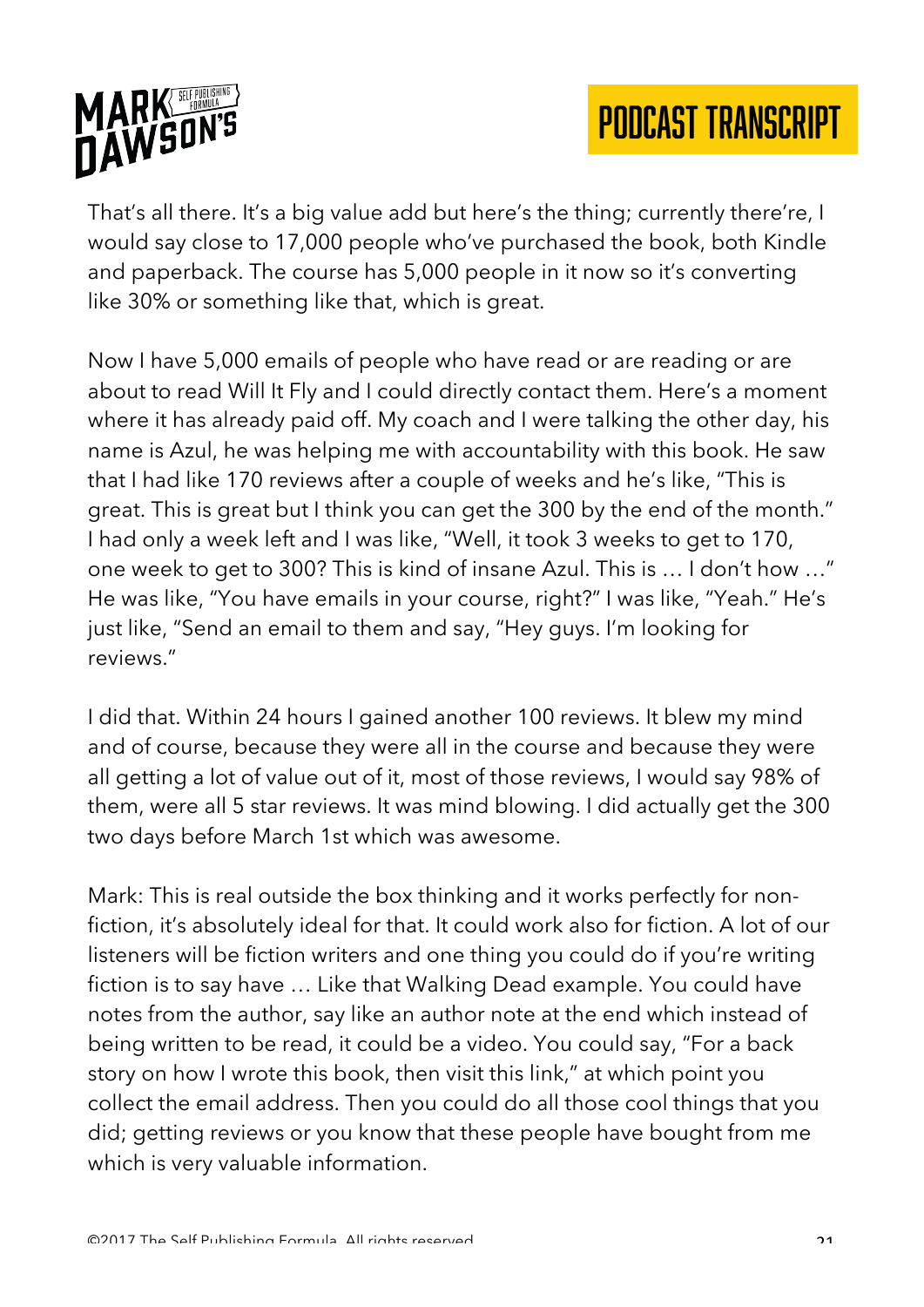

Pat: Thank you. I've always had the dream of writing a fiction book. I don't know if you knew that Mark?

Mark: No I didn't.

Pat: I want to, like really bad, one day. It would be awesome. Here's what I would do to take this example that I showed in the non-fiction world of this course, chapter by chapter.

This is what I would do if I was doing fiction.

I would write this amazing book and then it wouldn't be called a course, it would be called something else. I don't know what it would be called off the top of my head. In each chapter I would have art work that shares some of the scenes that I envision. Maybe I'd work with an artist to create these worlds that I envision so other people can be in that world too. I would create areas, and I have this in my course too, where in a couple of the chapters I actually ask people to answer questions and there's a commenting system there.

Now they're all talking with each other, they're answering my questions. I would have a couple of parts in that, whatever we call it, bonus thing; where people can add, "Hey, what would you do in this situation? Would you do what Joey did or would you do … Are you on team Joey or are you on team Sarah?" Really start to create this community within your book too. That would be really fun and of course the more you can get your audience involved and make them feel like you're allowing them to be a part of it, you're set for life in the series of books that you come out with after that.

Mark: Yeah. Not many people are doing that. I only know of one other fiction author who's done anything like this and he … I'm going to have to put his name in the show notes because I can't remember at the top of my head. He writes sci-fi, kind of space opera, and the thing that he does is he built this website which all links into the book, which describes his ships.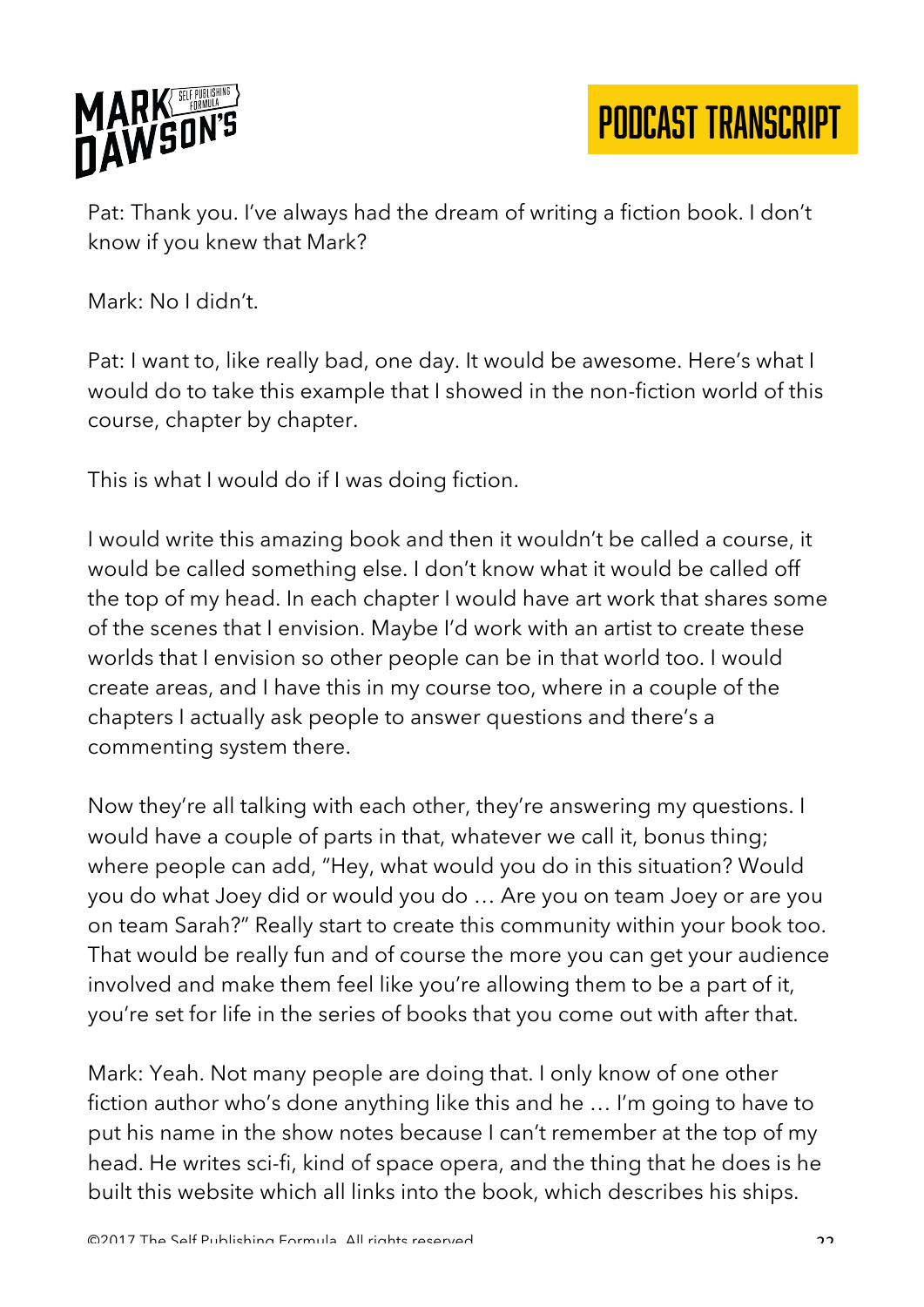

He's got this massive, massive ships and he's like, "Okay. This scene is set in the bridge," so there's a clickable link that will take readers to it. On their tablets for example, they will go to the bridge and see a plan diagram of what it looks like.

Pat: So cool.

Mark: He spent like 20 grand on this. It was a huge amount of money but it's so cool. I don't write that kind of fiction myself but if I did I'd be all over that. It's just really, really clever.

James: Pat, let's talk about audience engagement a bit because obviously it's important to you.I hear what you said just now, you're using terms like lead magnet and lead generation. I think it's probably a good way to think about it properly as a relationship but you do have to find each other. Now, it's only going to work if they really like the stuff that you're doing and this works for authors who are non-fiction or yourself with your model. If they like what you're doing and it's of value to them, then that's great, but you do have to find each other, right? We call it lead generation or whatever, at the beginning.

Pat: Yeah.

James: That relationship that you then work with people, as your list gets bigger and bigger … What are you? 150,000 now, I think you said.

Pat: Yeah.

James: How do you do that? How do you keep that person? Do you work, how many hours a day? Do you reply to all the emails you get from everybody on your list? Can you still do that?

Pat: No I can't. It's just impossible. I wouldn't be able to do anything else if I replied to every single email which is sad because when I first got started, I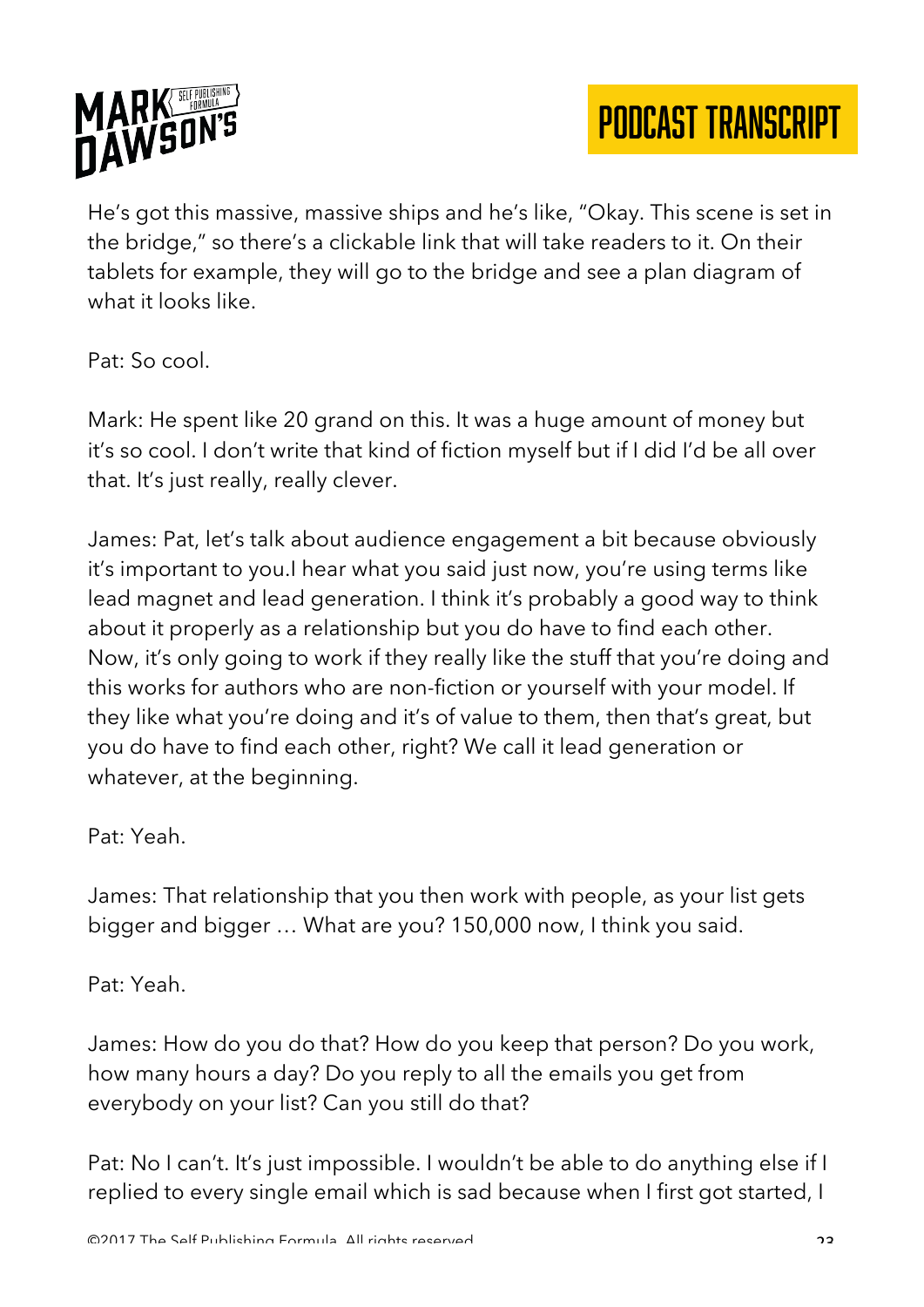

would reply to every single email, and I would reply to every single comment. When you start out and you have that capacity.

I would absolutely recommend doing that because there's no better way to really start that relationship than that small interaction. At the start that's what you have to do but later on you have to implement some strategies. For example, I do a lot of interaction on live streaming platforms like Periscope and there's ways for me to be personable and show behind the scenes and share more than just what you would get on my content, normally through these social media platforms, in a one-to-many fashion. I think that's really important, to understand that that's how you can scale this relationship building.

That's the cool thing about podcasting also. I feel podcasts are an amazing way for people to listen to you as if you were in the same room with them. As a producer, I'm just talking to a microphone but at the same time I'm speaking to 80,000 people every time I hit publish on my episode. They're feeling like I'm just right in their living room, in a car with them, on a ride or walking their dog with them or whatever. That's how you can scale these relationship building things over time.

But as far as finding each other, I'm going to take a note from Mark Zuckerberg over at Facebook. He said that there's no better recommendation than one that comes from a trusted friend. With whatever audience you have, no matter what size it is, there's always an opportunity with the people that you have, to reach more people through them. Starting those relationships and making them feel great is what's going to make people want to share you to everybody else. Think about it. You share stuff that's awesome, and if you're the first to find something that's awesome you share it because you want to get credit for it. That's why we share or one of the many reasons why we share. If you provided this amazing experience, if you share something that's amazing with somebody, they're likely going to share. They're more likely going to share if you actually give them permission to do it or ask them to do it. Sometimes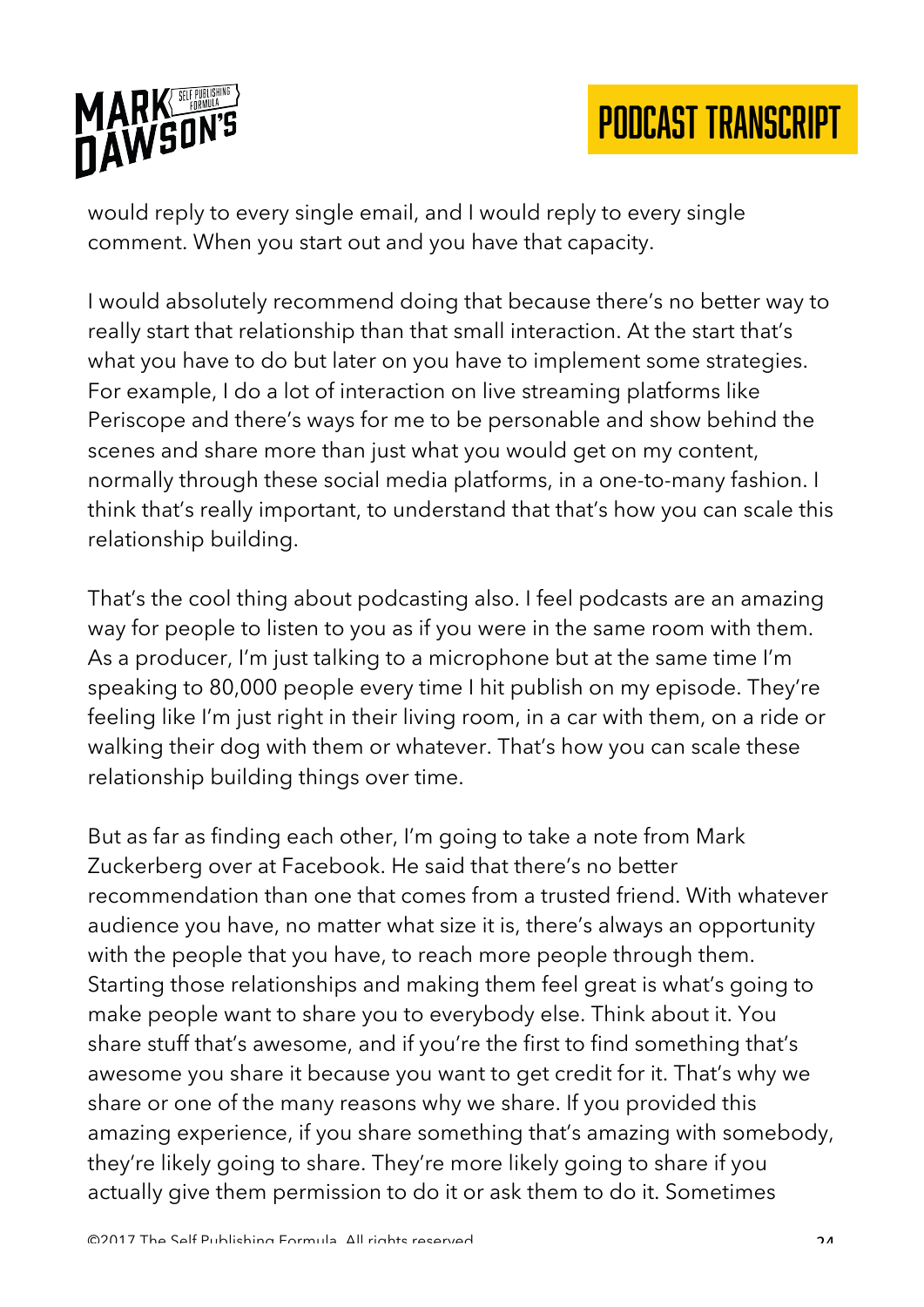

when you have that relationship already, a lot of people don't ask and they feel afraid to, but if you provided value, you have the right to ask for them to do stuff for you.

I think a lot of people, especially in sales, are afraid to do that. People who are trying to start a business, they're afraid to ask for money. You can't be afraid to ask for money. You should be afraid to ask for money if you don't have something worthy of asking money for. If you have something that you know is going to be helpful or entertaining or obviously worth their time and money, then it's your job. It's your duty to do that because if you didn't you'd potentially be letting them down and not getting in on that experience.

Mark: I think that you're actually right when you say that in the early days you should respond to as many emails as you can.

Pat: That's your advantage.

Mark: Exactly.

Pat: That's somebody's advantage over me. I can't do that.

Mark: Yeah, and it doesn't take too many of those to build up. There's the 1,000 true fans. That's the kind of magic number most people say this days to sustain a creative business. I can't think of anyone who comes across in podcasting as approachable and as likable as you. By being that friend who you haven't met yet, if you like, it does create the relationship with your listeners or your readers.

It makes it more likely that they're going to tell their friends, you'll start seeing those tags on Facebook posts saying, "You've got to listen to this podcast," or read this book or this blog. That to me, that's the secret this days of making money from digital products. It's kind of taking it back to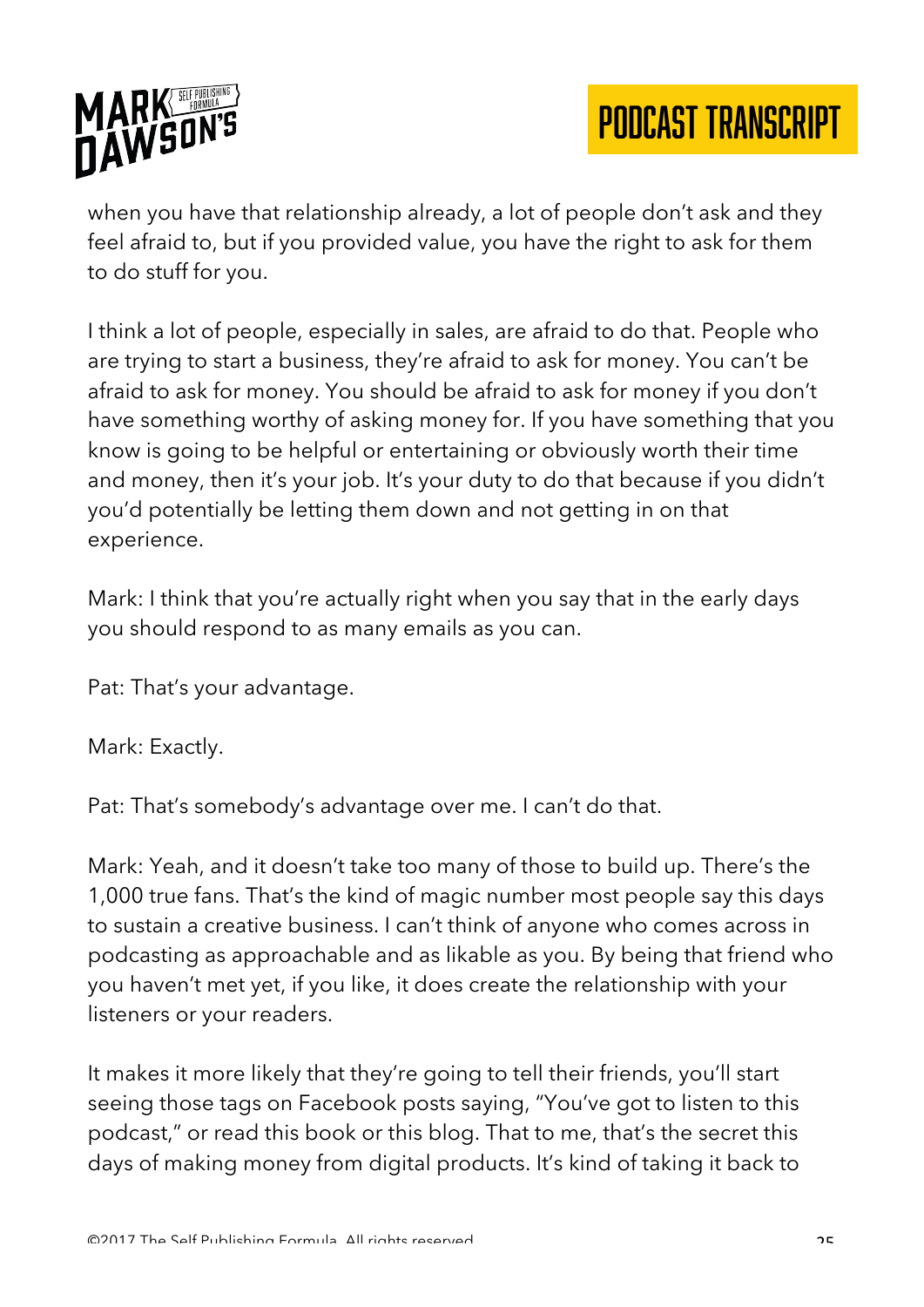

almost hand selling things and being someone who is approachable and that you can ask questions and that kind of stuff.

Pat: You're absolutely right. I know that when I go to conferences for example, people come up to me, who I've never ever met before and they start talking to me like we've been friends forever. Because they've heard my voice over and over again, or they've read my book. They hear me and they know me. They know me because I'm open about a lot of those things and I'm just not afraid to be me. I think that's the number one advantage that we all have, is that we're ourselves. Nobody is like us, but a lot of us are too afraid to be us sometimes on these platforms.

I think another part of it, for me specifically, is that I'm definitely open to being vulnerable and sharing these failures, I think that makes it more human. In this online world the more human you can be, the more likely that somebody's going to be attracted to you. As my good friend Chris Tucker says, if you're you, it's going to really work because your vibe attracts your tribe.That's what he says, "Your vibe attracts your tribe," and I love that.

Mark: I haven't heard that before. That's good.

James: You can feel it working with you as well. Pat, we're hitting the 45 minute mark for the interview and I know your daughter is going to be waking up soon. I do want to get a couple of extra bits in quickly.

James: We talked about podcasting a bit and I love your enthusiasm for I come from a background of radio and television. I know from my time in radio, I have such a fondness for this, the most personal of mediums. I used to do a radio show here in the UK and I always used to do Christmas Day breakfast. On Christmas day breakfast I would speak to the same people every year and they would say, "You're the only person I'll speak to today." You were their friend, they were all elderly by themselves or whatever and it was just a beautiful medium.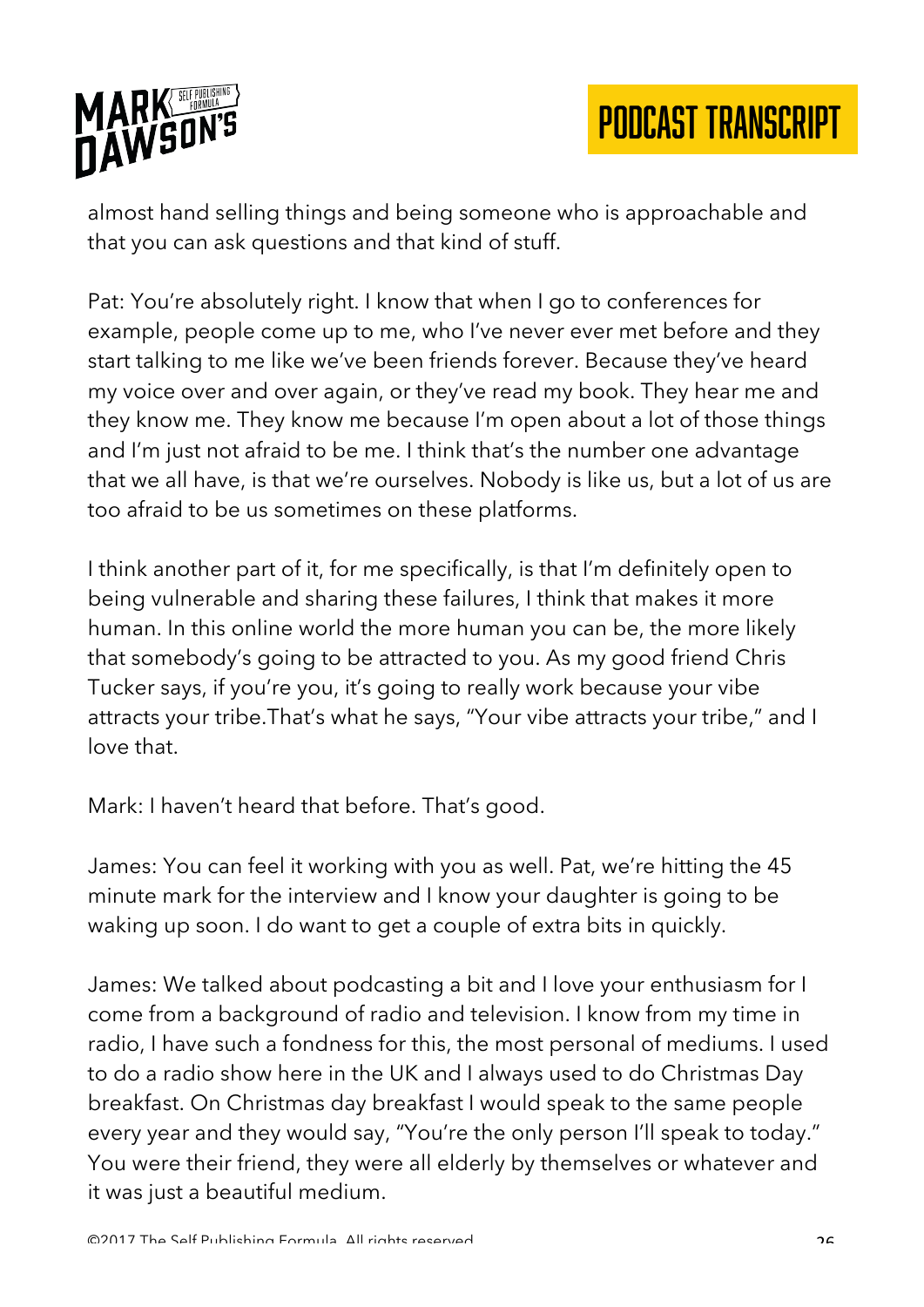

Podcasting is such a liberation for me that's come along because particularly, it sounds weird but with so many people listening on headphones, it becomes an even more intimate experience that you're speaking to people. That's why people feel they know you and I feel I know you almost just from this chat here, but people listen to you every week as we do. Your enthusiasm for that, that's good, but I do want to ask you a question about podcasting as well and I'm afraid I'm going to use the old tacky term "lead generation" going back a little bit as well.

We've covered it, why we say that. We're just getting into podcasting and it was really hot 2, 3 years ago and you've been a master of it. What's your advice to us and do you think it's still in the same position that it was a couple of years ago?

Pat: I think it's even hotter now to be honest, because now it's going mainstream. Now podcasting applications are on your phone and you can't delete it because Apple put it there because they know how popular podcasts are. Now podcast applications are being built into cars dashboards, so people are going to be listening to podcasts just with a click of a couple of buttons while they're driving already. In terms of lead generation and building an audience in that way, because more and more people are listening now, you definitely have a great opportunity. More new listeners are coming every day and you want to be the show that they find and really get connected with and listen to on a regular basis.

At the same time of course, there's more podcasters who are coming into the game and actually trying to get involved too, trying to build their list and trying to get in front of an audience. Because of that there's more competition but like with anything, the cream will rise to the top. I think it's really important for you to be smart with your approach with your podcast and really target the right people, and also proactively go out there and promote your show.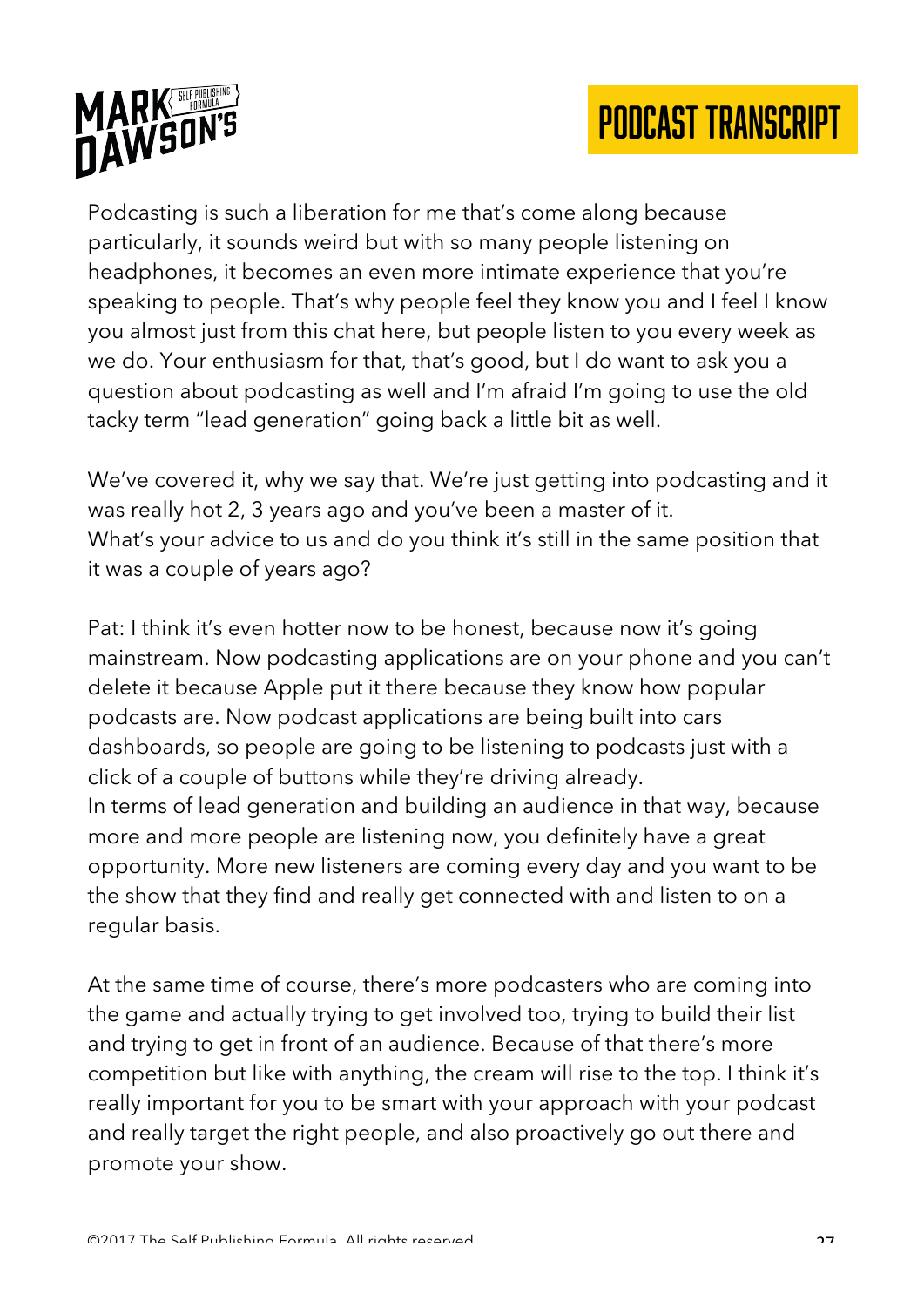

The way it has changed a little bit from back when I first started, was that you could back in the day just put out a show and because there was fewer podcasts it would get exposure in New and Noteworthy, which you can still do but it hasn't had the same effects. The New and Noteworthy part of iTunes is a part that you automatically get on if you have good art work and the sound quality is good, and that gives you some free exposure to everybody really; especially in the categories that you put yourself into. Now, there's a lot of more podcasts coming so you get lost in there really quickly. You're going to have to use tactics and strategies to really get in front of the people that you want to get in front of. There's a number of different ways to do that, it's through connecting with other podcasters and doing a share for share type thing. Here's a great tip, you can interview forum or group owners and when you do that, they feel special because they were on the show but what are they going to do after that show is over? They're going to share it with their entire forum, because it makes them look good and then you have this whole new set of listeners. There're some strategies if you just start smart about it you can think of how to grow your podcast and continue to do that even today with so many podcasters out there. There're many more podcast listeners than ever and because of that I definitely still think it's hot and still think it's a Wild Wild West and it's a great opportunity for people.

James: Good. Well, that sounds encouraging. Mark, take all that onboard. My final question really for me, thinking about the way that you operate and the stuff that I like about the way that you operate, is the content that you produce is really good quality. Funny enough, that's not always the case even with some really great people in the same space as you and us, who are doing really well, but the kind of sound quality in the podcast is not good, the video quality is really rough.

You've set quite high standards. Where does that come from? What's your background and where's the drive for that or how have you made it happen?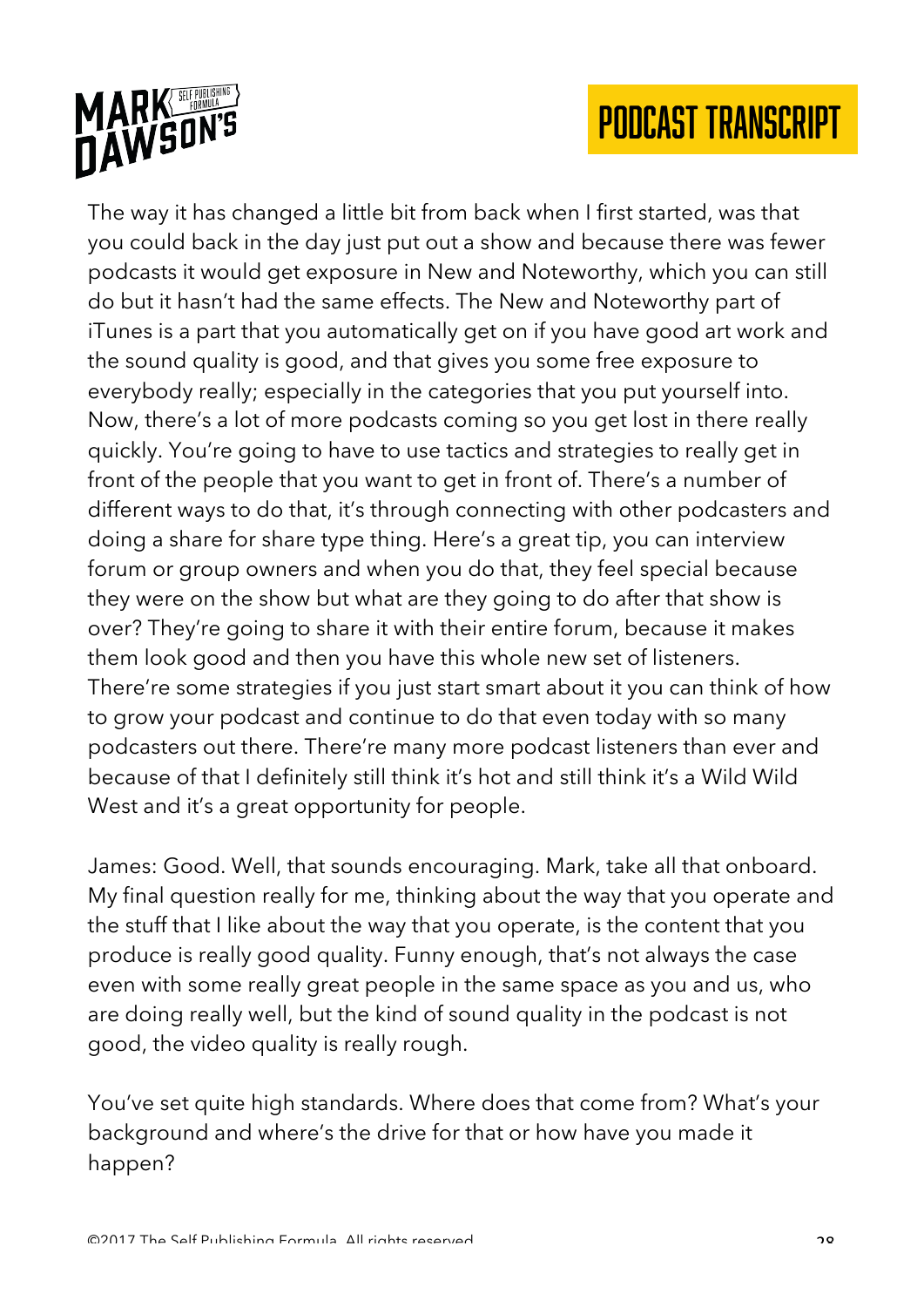

Pat: That's an interesting question. I think there's a couple of reasons why that's my approach. I always want to be at the top of whatever I do and I do that. I know that some of these things will give me the advantage and that's really important.

Part of it is also because of the way I grew up. I was the kid who would come home with a 95% on a test and I'd be asked where the next 5% was. Also part of it is because I was just in architecture. In architecture, you can't just put half energy into a building because peoples' lives are at stake. You have to really do it right. That's how I approach my business because if you don't do it right, a building could crumble and fall on somebody or it could just not behave the way it's supposed to, all those sorts of things. My architecture background, and plus that's obviously design. Design is important to me too. I think that all plays a role in why I do what I do now.

That's not to say that you have to be perfect though. It's definitely not perfect and it's definitely progress over time. If you go to some of my earlier podcast episodes, yes the sound quality was okay, but the way that I spoke lacked confidence. I didn't even know what I was doing. Looking at my earlier YouTube videos, it's very apparent that I didn't know what I was doing, and that the visuals and the design wasn't there. You just learn over time as you do and that's been my number one educator, is execution. I execute as much as I can because I know I'll learn the most that way. Mark: Just to tie that back, as we let you go Pat, to the book. The launch videos that you shot with I think, is it Caleb?

Pat: Yeah. Caleb my videographer.

Mark: They are extraordinary. I don't know if you've seen those James?

James: Yeah.

Mark: If you haven't we'll put them in the show next week.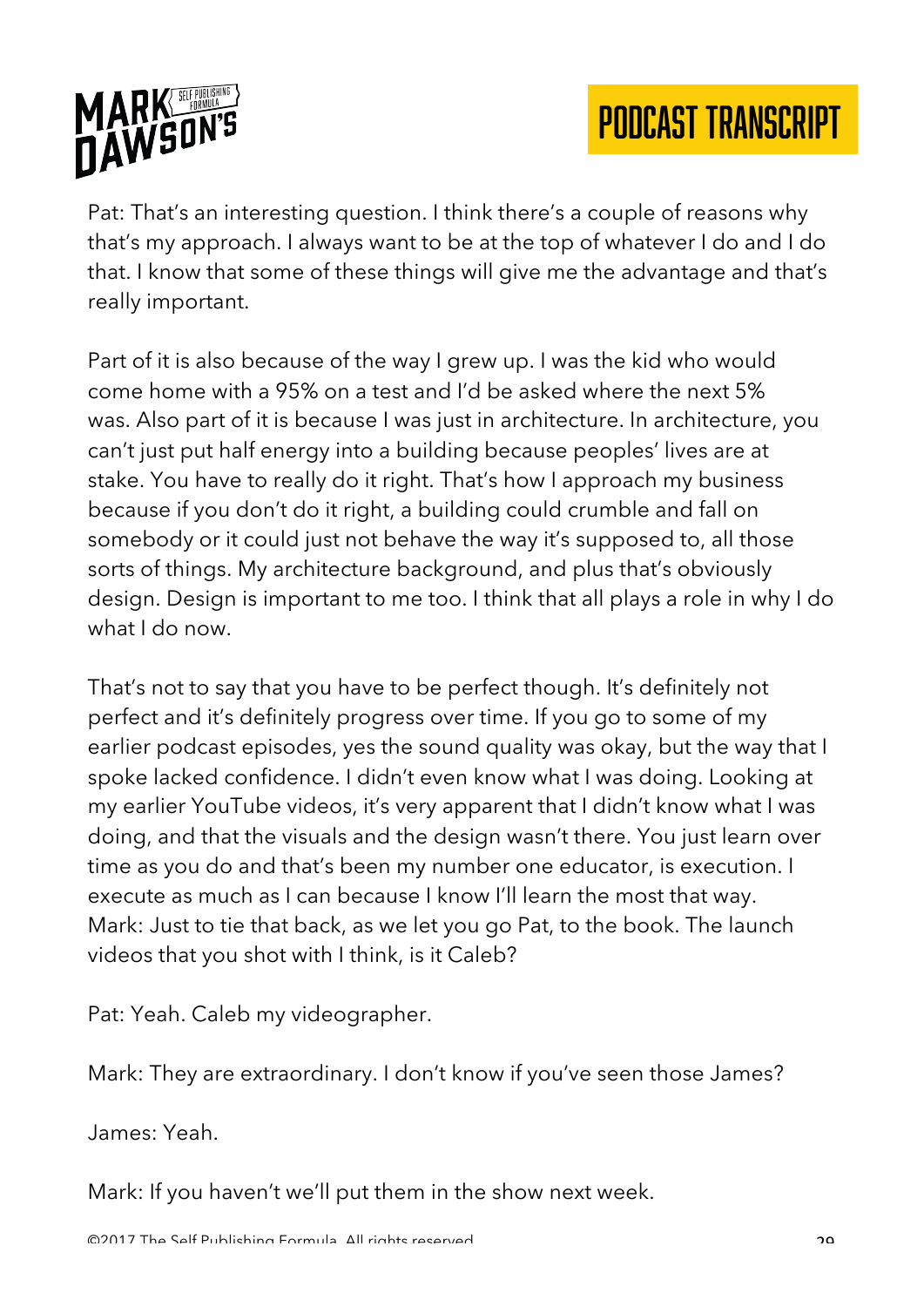

James: We will, yeah.

Pat: They were a lot of fun.

Mark: With your son it was just beautiful, really, really clever and personal which is kind of … I think that probably sums up SPI and what you've been doing pretty well on a Tuesday night.

Pat: Thank you Mark.

Mark: It's pretty obvious where people can find you, but is there any particular links you would recommend people visit to get to know you?

Pat: I had to think about that because I'm in the West Coast so I'm like, trying to do the conversion or something. Anyway, thank you so much for having me on guys and I appreciate it. To all the other authors out there, best of luck. I hope this has been helpful to you. You can find the book at www.willitflybook.com and that's really where to go, or you could find me at www.smartpassiveincome.com and @patflynn on most social media platforms.

James: That's great Pat. Thank you very much. We're really looking forward to the sequel Let It Fly when that comes out.

Pat: Yeah, right? I have to give you credit for that.

James: We'll speak again on the show. Thank you so much for joining us

Pat: Thanks for having me guys. Bye

James: Well, there're no doubt, is there Mark, that he is an accomplished broadcaster as well as an internet entrepreneur for want of a better word.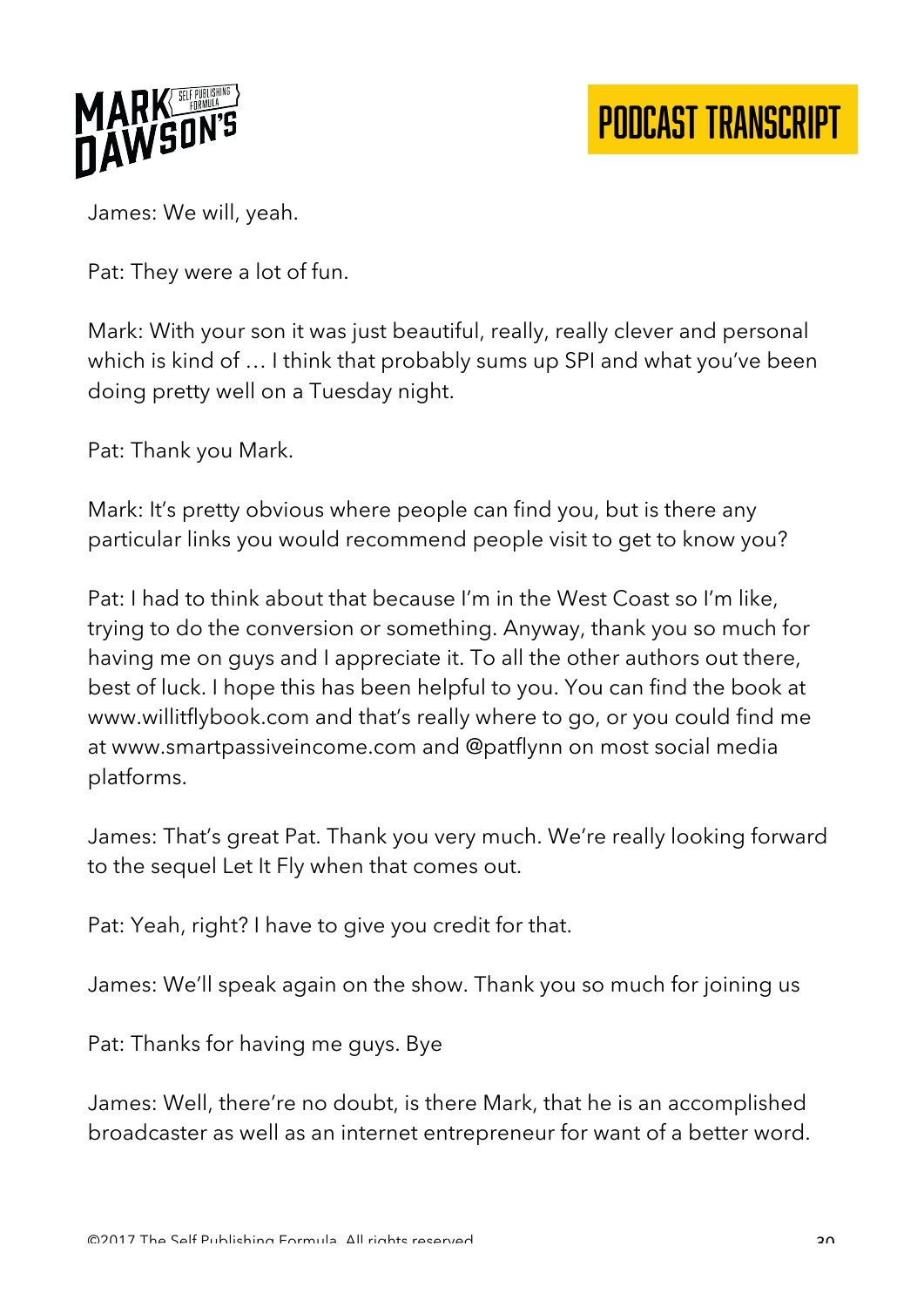

Mark: That's a phrase coming from you James. Yeah, he is completely a super professional and one of the nicest guys I've spoken to that I have met online. He's just such a nice guy, so easy to like, and that's one of the reasons why he's doing so well with everything that he touches right now.

James: What I really liked about him, we picked up on it a few times in the interview, is this idea that you're not a snake oil salesman. There're lots and lots of people in the organizations on the internet that are more or less, they're shallow. He advocates having something of value that's going to work for the person that has joined you and that's the only way that you can operate.

That's absolutely something I know that you've been really strong about right from the beginning of this SPF project. A lot of the stuff that we've done has been of value and is completely free for people, is because you want to help them and of course there's a business behind it as well, but it's got to be substantial.

Mark: Exactly. That's what it's all about for me. When it comes to some of the things, the transparency with the income reports, that is, I'm not ashamed to say, that's inspired directly by what Pat's been doing for several years now. Transparency is important, integrity and helping people, and that really shone through with the interview with Pat.

James: Okay. Great. Don't forget, as Mark mentioned the income reports are available, they're alongside the podcast. You should get it in the part of your subscription. There will be another one coming along shortly. We also have coming up shortly an interview with Marie Force, who's a fantastic author and somebody else who kind of owns our space more than anything else. She's really shown a way, particularly a way of engaging with readers and how using … When you get that relationship right with your readers, that's such a great benefit to everyone involved. That's a good interview as well, isn't it Mark?